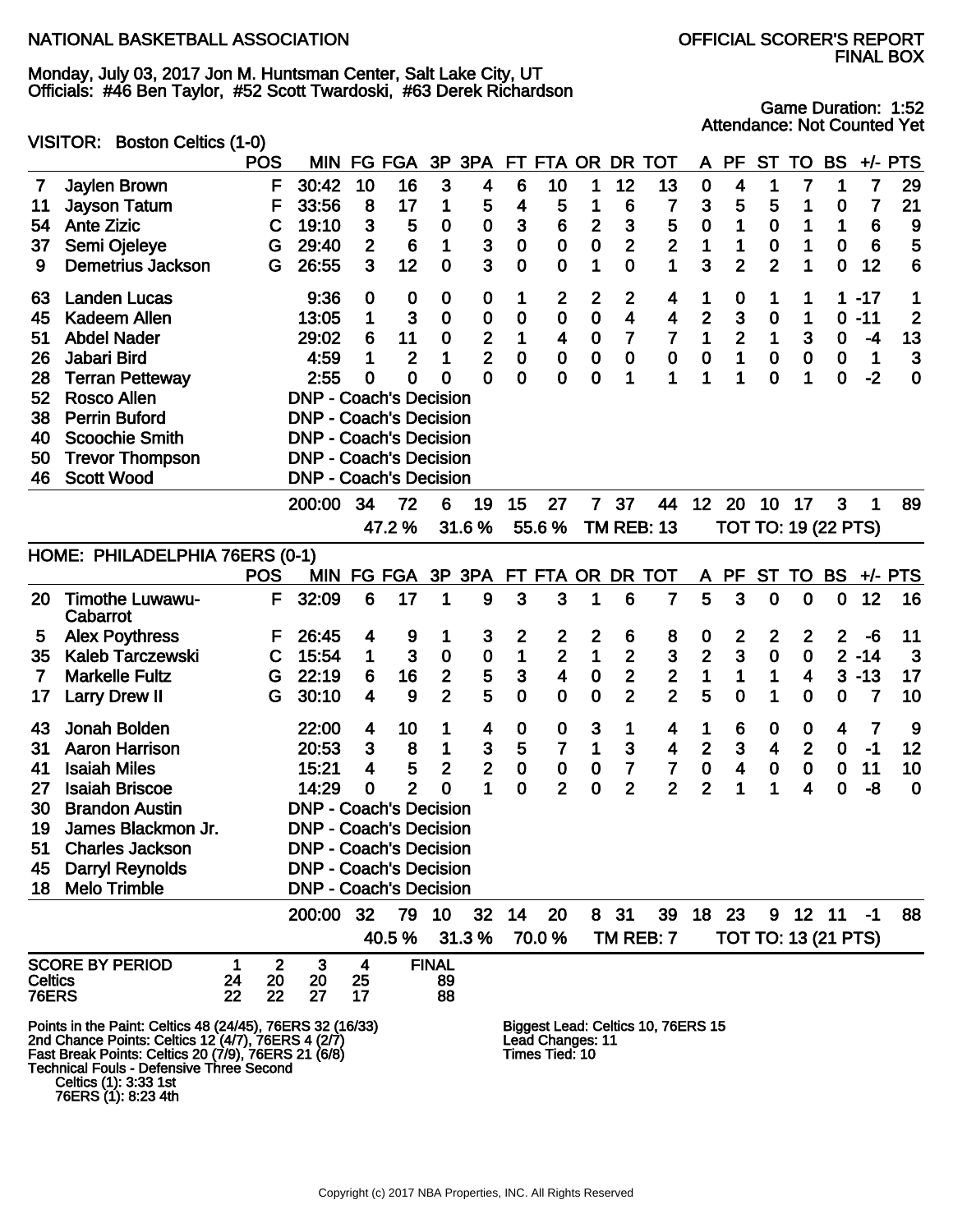VISITOR: Boston Celtics

Monday, July 03, 2017 Jon M. Huntsman Center, Salt Lake City, UT Officials: #46 Ben Taylor, #52 Scott Twardoski, #63 Derek Richardson

## 1ST QUARTER ONLY

Duration of Period: 0:21 Attendance: Not Counted Yet

#### POS MIN FG FGA 3P 3PA FT FTA OR DR TOT A PF ST TO BS +/- PTS 7 Jaylen Brown F 6:27 3 5 1 1 2 2 1 3 4 0 0 0 0 0 -1 9 11 Jayson Tatum F 6:27 1 3 0 1 0 0 0 2 2 1 1 1 1 0 -1 2 54 Ante Zizic C 8:09 2 3 0 0 0 2 1 2 3 0 0 0 0 1 4 4 37 Semi Ojeleye G 8:50 0 1 0 0 0 0 0 0 0 1 1 0 1 0 4 0 9 Demetrius Jackson G 4:36 0 3 0 0 0 0 1 0 1 0 0 0 0 0 1 0 63 Landen Lucas 1:51 0 0 0 0 0 0 0 0 0 1 0 1 1 0 -2 0 45 Kadeem Allen 5:24 1 1 0 0 0 0 0 1 1 1 1 0 0 0 1 2 51 Abdel Nader 4:43 2 3 0 0 0 0 0 1 1 0 0 0 0 0 1 4 26 Jabari Bird 3:33 1 2 1 2 0 0 0 0 0 0 0 0 0 0 3 3 28 Terran Petteway 0:00 0 0 0 0 0 0 0 0 0 0 0 0 0 0 0 0 52 Rosco Allen DNP - Coach's Decision 38 Perrin Buford DNP - Coach's Decision 40 Scoochie Smith DNP - Coach's Decision 50 Trevor Thompson DNP - Coach's Decision 46 Scott Wood DNP - Coach's Decision 200:00 10 21 2 4 2 4 3 9 12 4 3 2 3 1 2 24 47.6 % 50.0 % 50.0 % TM REB: 4 TOT TO: 4 (2 PTS) HOME: PHILADELPHIA 76ERS POS MIN FG FGA 3P 3PA FT FTA OR DR TOT A PF ST TO BS +/- PTS 20 Timothe Luwawu-Cabarrot F 7:30 2 4 0 1 1 1 0 0 0 0 1 0 0 0 1 5 5 Alex Poythress F 6:27 1 1 1 1 2 2 0 1 1 0 0 0 1 0 1 5 35 Kaleb Tarczewski C 4:36 0 2 0 0 0 0 0 2 2 2 0 0 0 1 -1 0 7 Markelle Fultz G 7:06 2 4 1 2 0 0 0 1 1 0 0 0 2 2 -4 5 17 Larry Drew II G 6:52 1 2 1 2 0 0 0 1 1 1 0 0 0 0 3 3 43 Jonah Bolden 5:24 1 4 0 2 0 0 1 0 1 0 1 0 0 2 -1 2 31 Aaron Harrison 5:24 0 1 0 0 2 2 1 0 1 1 1 0 0 0 -1 2 41 Isaiah Miles 3:33 0 1 0 0 0 0 0 2 2 0 1 0 0 0 -3 0 27 Isaiah Briscoe 3:08 0 1 0 0 0 0 0 0 0 0 0 0 0 0 -5 0 30 Brandon Austin DNP - Coach's Decision 19 James Blackmon Jr. DNP - Coach's Decision 51 Charles Jackson DNP - Coach's Decision 45 Darryl Reynolds DNP - Coach's Decision 18 Melo Trimble DNP - Coach's Decision 200:00 7 20 3 8 5 5 2 7 9 4 4 0 3 5 -2 22 35.0 % 37.5 % 100.0 % TM REB: 1 TOT TO: 3 (5 PTS) SCORE BY PERIOD 1 TOTAL<br>Celtics 24 24 Celtics 24 24 **76ERS** Points in the Paint: Celtics 14 (7/15), 76ERS 6 (3/10) Biggest Lead: Celtics 3, 76ERS 6 2nd Chance Points: Celtics 6 (2/3), 76ERS 0 (0/2) Lead Changes: 5 Fast Break Points: Celtics 0 (0/1), 76ERS 4 (0/0) Times Tied: 3 Technical Fouls - Defensive Three Second

Celtics (1): 3:33 1st

76ERS: NONE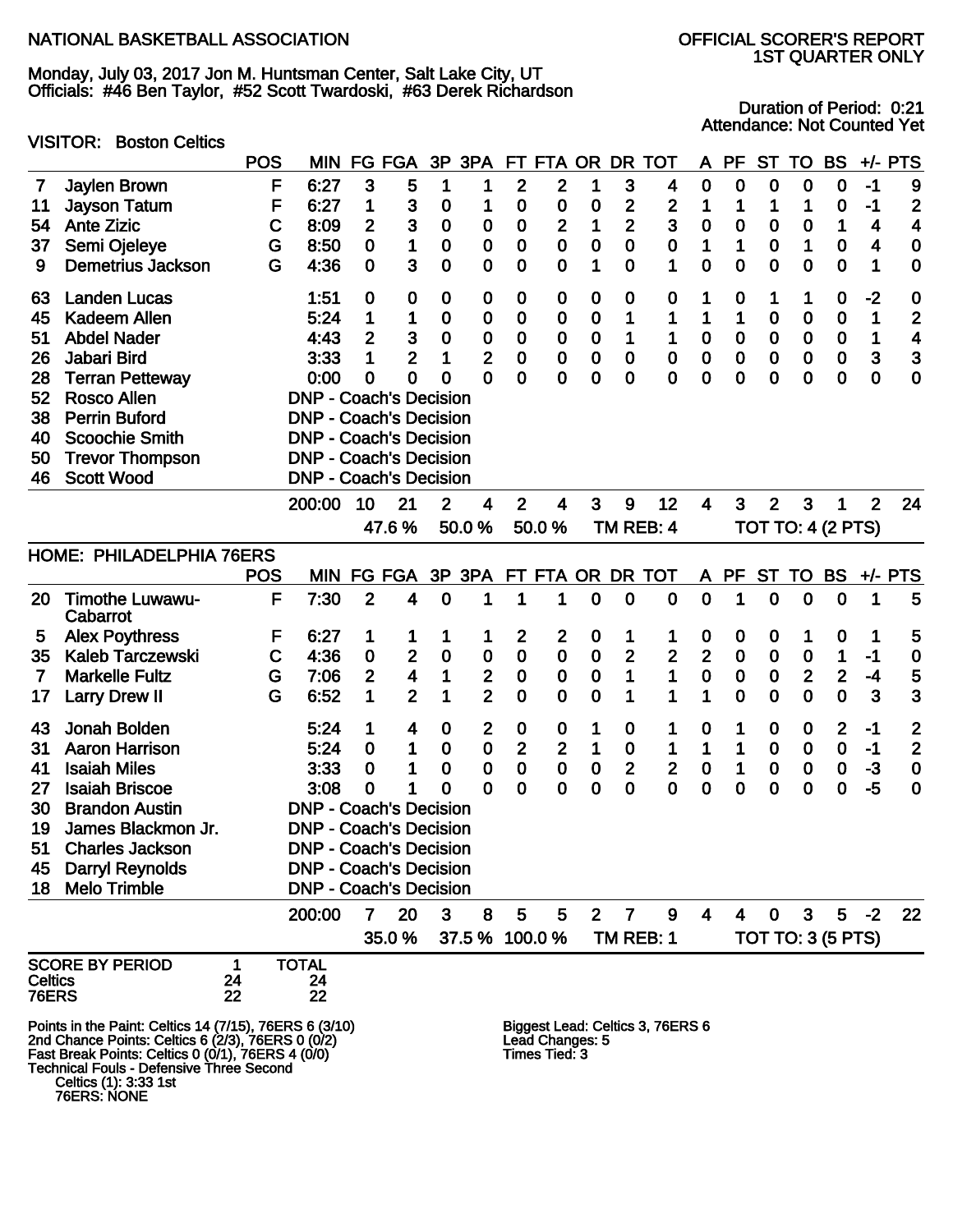VISITOR: Boston Celtics

Monday, July 03, 2017 Jon M. Huntsman Center, Salt Lake City, UT Officials: #46 Ben Taylor, #52 Scott Twardoski, #63 Derek Richardson

## 2ND QUARTER ONLY

Duration of Period: 0:26 Attendance: Not Counted Yet

|                         |                                                         | <b>POS</b>               | <b>MIN</b>                    | FG             | <b>FGA</b>              | 3P           | 3PA              |                | FT FTA         | OR.         | <b>DR</b>      | <b>TOT</b>                        | A              | <b>PF</b>      | <b>ST</b>        | TO                        | <b>BS</b>      | $+/-$          | <b>PTS</b>     |
|-------------------------|---------------------------------------------------------|--------------------------|-------------------------------|----------------|-------------------------|--------------|------------------|----------------|----------------|-------------|----------------|-----------------------------------|----------------|----------------|------------------|---------------------------|----------------|----------------|----------------|
| 7                       | Jaylen Brown                                            |                          | F<br>7:05                     | $\mathbf{3}$   | 5                       |              | 1                | 1              | $\mathbf{2}$   | 0           | $\mathbf{2}$   | $\mathbf{2}$                      | 0              | 3              | 1                | 4                         | 0              | $\bf{0}$       | 8              |
| 11                      | <b>Jayson Tatum</b>                                     |                          | F<br>10:00                    | 3              | 5                       |              | $\overline{2}$   | 0              | 0              | $\bf{0}$    | 0              | 0                                 | 1              | 0              | $\overline{2}$   | 0                         | 0              | $-2$           | 7              |
| 54                      | <b>Ante Zizic</b>                                       |                          | 4:01<br>C                     | 0              | 1                       | $\mathbf 0$  | $\boldsymbol{0}$ | $\mathbf 0$    | $\bf{0}$       | 1           | 1              | $\mathbf{2}$                      | 0              | 0              | $\bf{0}$         | 0                         | 0              | 4              | $\bf{0}$       |
| 37                      | Semi Ojeleye                                            |                          | 3:54<br>G                     | 1              | 1                       | $\bf{0}$     | $\boldsymbol{0}$ | 0              | 0              | 0           | 0              | $\mathbf 0$                       | 0              | 0              | $\bf{0}$         | 0                         | 0              | $-2$           | $\overline{2}$ |
| 9                       | <b>Demetrius Jackson</b>                                |                          | 7:06<br>G                     | $\mathbf 0$    | 3                       | $\mathbf 0$  | $\overline{2}$   | 0              | 0              | $\bf{0}$    | $\bf{0}$       | $\bf{0}$                          | 1              | $\overline{2}$ | 1                | 0                         | 0              | $\mathbf{2}$   | $\mathbf 0$    |
| 63                      | <b>Landen Lucas</b>                                     |                          | 5:59                          | $\mathbf 0$    | 0                       | 0            | 0                | 1              | 2              | 2           | $\mathbf{2}$   | 4                                 | 0              | 0              | 0                | 0                         | 1              | -6             | 1              |
| 45                      | <b>Kadeem Allen</b>                                     |                          | 2:54                          | $\mathbf 0$    | 1                       | 0            | $\mathbf 0$      | 0              | 0              | 0           | 1              | 1                                 | 1              | 1              | $\mathbf 0$      | 1                         | $\bf{0}$       | -4             | $\bf{0}$       |
| 51                      | <b>Abdel Nader</b>                                      |                          | 6:06                          | 1              | $\mathbf{2}$            | $\mathbf 0$  | $\mathbf 0$      | 0              | $\bf{0}$       | 0           | $\bf{0}$       | $\bf{0}$                          | 1              | 0              | $\mathbf 0$      | 1                         | $\bf{0}$       | $\mathbf 0$    | $\overline{2}$ |
| 26                      | Jabari Bird                                             |                          | 0:00                          | 0              | $\mathbf 0$             | $\mathbf 0$  | $\mathbf 0$      | 0              | 0              | 0           | $\bf{0}$       | $\bf{0}$                          | 0              | $\bf{0}$       | $\bf{0}$         | $\mathbf 0$               | $\bf{0}$       | $\bf{0}$       | $\mathbf 0$    |
| 28                      | <b>Terran Petteway</b>                                  |                          | 2:55                          | $\mathbf 0$    | 0                       | 0            | 0                | 0              | 0              | 0           | 1              | 1                                 | 1              | 1              | 0                | 1                         | $\bf{0}$       | $-2$           | $\mathbf 0$    |
| 52                      | <b>Rosco Allen</b>                                      |                          | <b>DNP - Coach's Decision</b> |                |                         |              |                  |                |                |             |                |                                   |                |                |                  |                           |                |                |                |
| 38                      | <b>Perrin Buford</b>                                    |                          | <b>DNP - Coach's Decision</b> |                |                         |              |                  |                |                |             |                |                                   |                |                |                  |                           |                |                |                |
| 40                      | <b>Scoochie Smith</b>                                   |                          | <b>DNP - Coach's Decision</b> |                |                         |              |                  |                |                |             |                |                                   |                |                |                  |                           |                |                |                |
| 50                      | <b>Trevor Thompson</b>                                  |                          | <b>DNP - Coach's Decision</b> |                |                         |              |                  |                |                |             |                |                                   |                |                |                  |                           |                |                |                |
| 46                      | <b>Scott Wood</b>                                       |                          | <b>DNP - Coach's Decision</b> |                |                         |              |                  |                |                |             |                |                                   |                |                |                  |                           |                |                |                |
|                         |                                                         |                          | 200:00                        | 8              | 18                      | 2            | 5                | $\overline{2}$ | 4              | 3           | $\overline{7}$ | 10                                | 5              | $\overline{7}$ | 4                | $\overline{7}$            | 1              | $-2$           | 20             |
|                         |                                                         |                          |                               |                | 44.4 %                  |              | 40.0%            |                | 50.0%          |             |                | TM REB: 4                         |                |                |                  | <b>TOT TO: 7 (10 PTS)</b> |                |                |                |
|                         | HOME: PHILADELPHIA 76ERS                                |                          |                               |                |                         |              |                  |                |                |             |                |                                   |                |                |                  |                           |                |                |                |
|                         |                                                         | <b>POS</b>               | <b>MIN</b>                    |                | FG FGA                  |              | 3P 3PA           |                | FT FTA OR DR   |             |                | <b>TOT</b>                        | A              | PF             | <b>ST</b>        | TO                        | <b>BS</b>      |                | $+/-$ PTS      |
| 20                      | <b>Timothe Luwawu-</b><br>Cabarrot                      |                          | F<br>5:53                     | $\overline{2}$ | 4                       | $\mathbf 0$  | $\mathbf{2}$     | $\mathbf{2}$   | $\overline{2}$ | $\bf{0}$    | 1              | 1                                 | $\overline{2}$ | $\overline{2}$ | $\mathbf 0$      | $\mathbf 0$               | $\mathbf 0$    | 8              | 6              |
| 5                       | <b>Alex Poythress</b>                                   |                          | 5:51<br>F                     | 1              | 4                       | 0            | $\mathbf 0$      | 0              | $\mathbf 0$    | 1           | $\mathbf{2}$   | 3                                 | $\mathbf 0$    | 0              | 1                | 0                         | 0              | 7              | $\mathbf{z}$   |
| 35                      | <b>Kaleb Tarczewski</b>                                 |                          | C<br>6:54                     | 1              | 1                       | $\mathbf 0$  | $\bf{0}$         | 0              | $\bf{0}$       | 1           | $\bf{0}$       | 1                                 | 0              | $\mathbf 0$    | $\mathbf 0$      | $\mathbf 0$               | 1              | $-2$           | $\overline{2}$ |
| 7                       | <b>Markelle Fultz</b>                                   |                          | 1:45<br>G                     | 1              | $\overline{\mathbf{2}}$ | $\bf{0}$     | 1                | 0              | $\bf{0}$       | 0           | $\bf{0}$       | $\bf{0}$                          | ${\bf 0}$      | $\bf{0}$       | $\bf{0}$         | 1                         | $\mathbf 0$    | -6             | $\overline{2}$ |
| 17                      | <b>Larry Drew II</b>                                    |                          | G<br>8:15                     | $\overline{2}$ | 4                       |              | 1                | 0              | 0              | $\mathbf 0$ | 1              | 1                                 | $\overline{2}$ | $\mathbf 0$    | 1                | 0                         | $\mathbf 0$    | 8              | 5              |
| 43                      | Jonah Bolden                                            |                          | 4:53                          | $\mathbf 0$    | 0                       | O            | 0                | 0              | 0              | 0           | 0              | $\boldsymbol{0}$                  | 1              | 1              | $\boldsymbol{0}$ | 0                         | 1              | 5              | $\bf{0}$       |
| 31                      | <b>Aaron Harrison</b>                                   |                          | 7:37                          | $\overline{2}$ | 4                       | 1            | $\mathbf 2$      | 0              | $\bf{0}$       | 0           | $\bf{0}$       | $\bf{0}$                          | 0              | $\bf{0}$       | 1                | 0                         | $\bf{0}$       | $\bf{0}$       | 5              |
| 41                      | <b>Isaiah Miles</b>                                     |                          | 2:22                          | 0              | 0                       | $\bf{0}$     | $\bf{0}$         | 0              | $\mathbf 0$    | 0           | $\bf{0}$       | $\bf{0}$                          | 0              | 1              | $\bf{0}$         | 0                         | $\bf{0}$       | -6             | $\mathbf 0$    |
| 27                      | <b>Isaiah Briscoe</b>                                   |                          | 6:30                          | $\mathbf 0$    | $\mathbf 0$             | 0            | 0                | 0              | 0              | $\mathbf 0$ | 1              | 1                                 | 0              | 1              | $\mathbf 0$      | 3                         | $\mathbf 0$    | $-4$           | $\mathbf 0$    |
| 30                      | <b>Brandon Austin</b>                                   |                          | <b>DNP - Coach's Decision</b> |                |                         |              |                  |                |                |             |                |                                   |                |                |                  |                           |                |                |                |
| 19                      | James Blackmon Jr.                                      |                          | <b>DNP - Coach's Decision</b> |                |                         |              |                  |                |                |             |                |                                   |                |                |                  |                           |                |                |                |
| 51                      | <b>Charles Jackson</b>                                  |                          | <b>DNP - Coach's Decision</b> |                |                         |              |                  |                |                |             |                |                                   |                |                |                  |                           |                |                |                |
|                         | 45 Darryl Reynolds                                      |                          | <b>DNP - Coach's Decision</b> |                |                         |              |                  |                |                |             |                |                                   |                |                |                  |                           |                |                |                |
| 18                      | <b>Melo Trimble</b>                                     |                          | <b>DNP - Coach's Decision</b> |                |                         |              |                  |                |                |             |                |                                   |                |                |                  |                           |                |                |                |
|                         |                                                         |                          | 200:00                        | 9              | 19                      | $\mathbf{2}$ | 6                | $\mathbf{2}$   | $\overline{2}$ | $2^{\circ}$ | 5              | $\mathbf{7}$                      | 5              | 5              | $\mathbf{3}$     | 4                         | 2 <sup>1</sup> | $\overline{2}$ | 22             |
|                         |                                                         |                          |                               |                | 47.4 %                  |              | 33.3 % 100.0 %   |                |                |             |                | TM REB: 1                         |                |                |                  | <b>TOT TO: 5 (8 PTS)</b>  |                |                |                |
| <b>Celtics</b><br>76ERS | <b>SCORE BY PERIOD</b>                                  | $\mathbf{2}$<br>20<br>22 | <b>TOTAL</b><br>20<br>22      |                |                         |              |                  |                |                |             |                |                                   |                |                |                  |                           |                |                |                |
|                         | Dointo in the Doint: Coltigo 40 (5/44), ZGEDS 49 (6/40) |                          |                               |                |                         |              |                  |                |                |             |                | Discord Load: Coltico 10, ZCEDO 0 |                |                |                  |                           |                |                |                |

Points in the Paint: Celtics 10 (5/11), 76ERS 12 (6/10) Biggest Lead: Celtics 10, 76ERS 0 2nd Chance Points: Celtics 1 (0/2), 76ERS 0 (0/2) Lead Changes: 0 Fast Break Points: Celtics 7 (3/4), 76ERS 6 (3/3) Times Tied: 1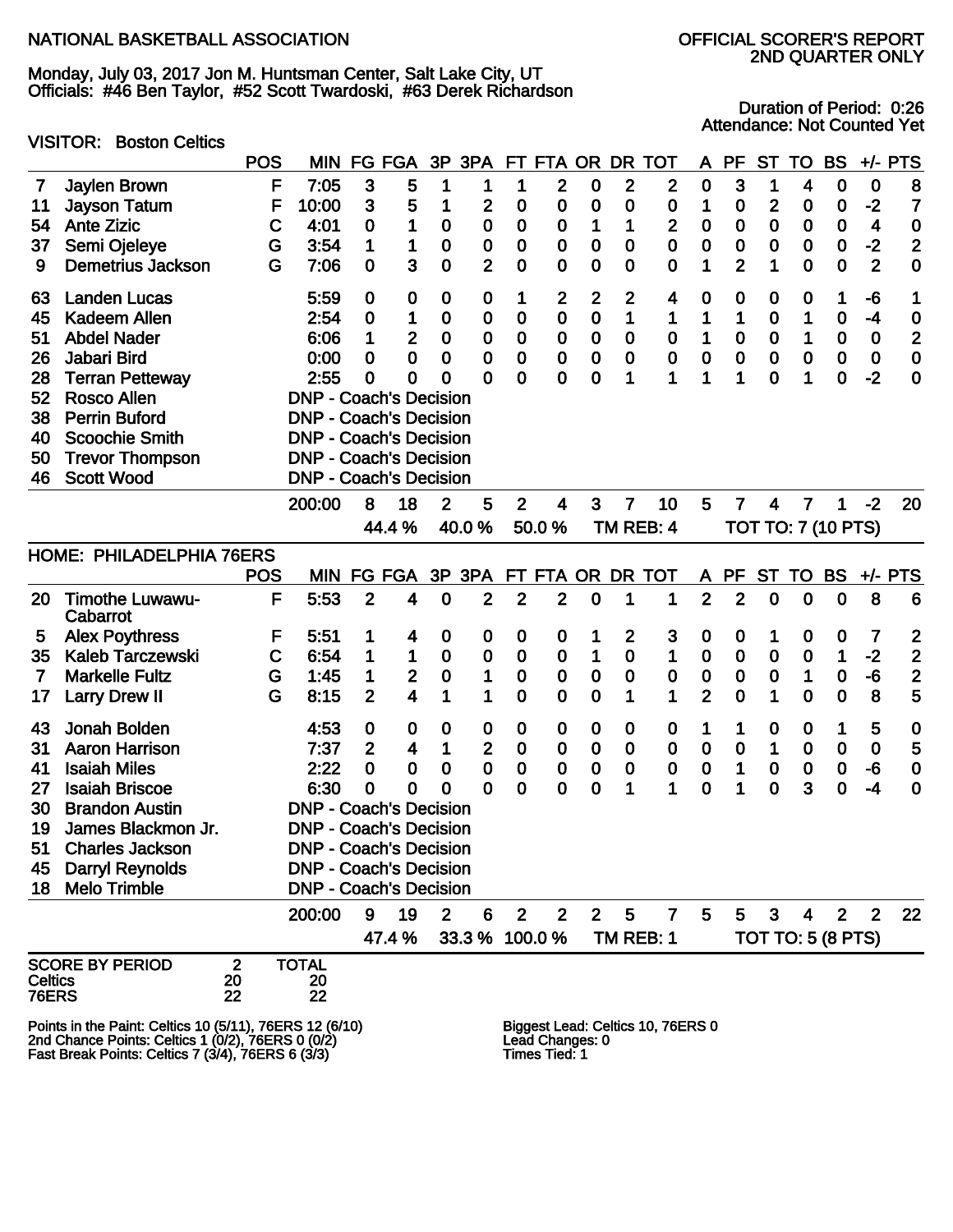Monday, July 03, 2017 Jon M. Huntsman Center, Salt Lake City, UT Officials: #46 Ben Taylor, #52 Scott Twardoski, #63 Derek Richardson

VISITOR: Boston Celtics

Duration of Half: 0:50 Attendance: Not Counted Yet

|              |                                                                                                                                                                                                                                          | <b>POS</b> | <b>MIN</b>                     | FG             | <b>FGA</b>      | 3P             | 3PA                     | FT                      | FTA OR                           |              | <b>DR</b>      | TOT                               | A                | <b>PF</b>      | <b>ST</b>   | TO           | <b>BS</b>                 | $+/-$        | <b>PTS</b>              |
|--------------|------------------------------------------------------------------------------------------------------------------------------------------------------------------------------------------------------------------------------------------|------------|--------------------------------|----------------|-----------------|----------------|-------------------------|-------------------------|----------------------------------|--------------|----------------|-----------------------------------|------------------|----------------|-------------|--------------|---------------------------|--------------|-------------------------|
| 7            | Jaylen Brown                                                                                                                                                                                                                             | F          | 13:32                          | 6              | 10              | 2              | $\boldsymbol{2}$        | 3                       | 4                                | 1            | 5              | 6                                 | $\boldsymbol{0}$ | 3              | 1           | 4            | 0                         | $-1$         | 17                      |
| 11           | <b>Jayson Tatum</b>                                                                                                                                                                                                                      | F          | 16:27                          | 4              | 8               | 1              | 3                       | $\mathbf 0$             | 0                                | 0            | $\mathbf 2$    | 2                                 | $\mathbf 2$      | 1              | 3           | 1            | 0                         | -3           | 9                       |
| 54           | <b>Ante Zizic</b>                                                                                                                                                                                                                        | С          | 12:10                          | $\overline{2}$ | 4               | $\bf{0}$       | 0                       | $\boldsymbol{0}$        | $\mathbf{2}$                     | $\mathbf{2}$ | 3              | 5                                 | 0                | $\mathbf 0$    | $\bf{0}$    | 0            | 1                         | 8            | 4                       |
| 37           | Semi Ojeleye                                                                                                                                                                                                                             | G          | 12:44                          | 1              | $\overline{2}$  | $\mathbf 0$    | 0                       | $\mathbf 0$             | $\bf{0}$                         | $\mathbf 0$  | $\bf{0}$       | $\bf{0}$                          | 1                | 1              | 0           | 1            | 0                         | $\mathbf{2}$ | $\overline{2}$          |
| 9            | <b>Demetrius Jackson</b>                                                                                                                                                                                                                 | G          | 11:42                          | $\mathbf 0$    | 6               | 0              | $\overline{2}$          | $\mathbf 0$             | $\mathbf 0$                      | 1            | $\bf{0}$       | 1                                 | 1                | $\overline{2}$ | 1           | 0            | $\mathbf 0$               | 3            | $\bf{0}$                |
| 63           | <b>Landen Lucas</b>                                                                                                                                                                                                                      |            | 7:50                           | 0              | 0               | 0              | 0                       | 1                       | $\mathbf{2}$                     | 2            | 2              | 4                                 | 1                | 0              | 1           | 1            | 1                         | -8           | 1                       |
| 45           | <b>Kadeem Allen</b>                                                                                                                                                                                                                      |            | 8:18                           | 1              | 2               | $\bf{0}$       | 0                       | 0                       | $\bf{0}$                         | $\bf{0}$     | $\overline{2}$ | $\mathbf{2}$                      | $\mathbf{2}$     | $\mathbf{2}$   | $\mathbf 0$ | 1            | $\mathbf 0$               | $-3$         | $\overline{\mathbf{c}}$ |
| 51           | <b>Abdel Nader</b>                                                                                                                                                                                                                       |            | 10:49                          | 3              | 5               | $\bf{0}$       | 0                       | $\bf{0}$                | $\bf{0}$                         | $\bf{0}$     | 1              | $\mathbf 1$                       | 1                | $\pmb{0}$      | $\pmb{0}$   | 1            | $\bf{0}$                  | 1            | 6                       |
| 26           | Jabari Bird                                                                                                                                                                                                                              |            | 3:33                           | 1              | $\overline{2}$  | 1              | $\overline{2}$          | $\bf{0}$                | $\bf{0}$                         | $\bf{0}$     | $\bf{0}$       | $\bf{0}$                          | $\pmb{0}$        | $\mathbf 0$    | $\mathbf 0$ | $\mathbf 0$  | $\mathbf 0$               | $\mathbf{3}$ | 3                       |
| 28           | <b>Terran Petteway</b>                                                                                                                                                                                                                   |            | 2:55                           | 0              | 0               | 0              | $\mathbf 0$             | $\mathbf 0$             | $\mathbf 0$                      | 0            | 1              | 1                                 | 1                | 1              | $\mathbf 0$ | 1            | $\mathbf 0$               | $-2$         | $\mathbf 0$             |
| 52           | <b>Rosco Allen</b>                                                                                                                                                                                                                       |            | <b>DNP - Coach's Decision</b>  |                |                 |                |                         |                         |                                  |              |                |                                   |                  |                |             |              |                           |              |                         |
| 38           | <b>Perrin Buford</b>                                                                                                                                                                                                                     |            | <b>DNP - Coach's Decision</b>  |                |                 |                |                         |                         |                                  |              |                |                                   |                  |                |             |              |                           |              |                         |
| 40           | <b>Scoochie Smith</b>                                                                                                                                                                                                                    |            | <b>DNP - Coach's Decision</b>  |                |                 |                |                         |                         |                                  |              |                |                                   |                  |                |             |              |                           |              |                         |
| 50           | <b>Trevor Thompson</b>                                                                                                                                                                                                                   |            | <b>DNP - Coach's Decision</b>  |                |                 |                |                         |                         |                                  |              |                |                                   |                  |                |             |              |                           |              |                         |
| 46           | <b>Scott Wood</b>                                                                                                                                                                                                                        |            | <b>DNP - Coach's Decision</b>  |                |                 |                |                         |                         |                                  |              |                |                                   |                  |                |             |              |                           |              |                         |
|              |                                                                                                                                                                                                                                          |            | 200:00                         | 18             | 39              | 4              | 9                       | $\overline{\mathbf{4}}$ | 8                                | 6            | 16             | 22                                | $9^{\circ}$      | 10             | 6           | 10           | $\overline{2}$            | $\mathbf 0$  | 44                      |
|              |                                                                                                                                                                                                                                          |            |                                |                | 46.2%           |                | 44.4 %                  |                         | 50.0%                            |              |                | TM REB: 8                         |                  |                |             |              | TOT TO: 11 (12 PTS)       |              |                         |
|              | HOME: PHILADELPHIA 76ERS                                                                                                                                                                                                                 |            |                                |                |                 |                |                         |                         |                                  |              |                |                                   |                  |                |             |              |                           |              |                         |
|              |                                                                                                                                                                                                                                          | <b>POS</b> | <b>MIN</b>                     |                | FG FGA          | 3P 3PA         |                         | FT.                     |                                  |              |                | FTA OR DR TOT                     |                  | A PF           | <b>ST</b>   | <b>TO</b>    | <b>BS</b>                 |              | $+/-$ PTS               |
| 20           | <b>Timothe Luwawu-</b><br>Cabarrot                                                                                                                                                                                                       | F          | 13:23                          | 4              | 8               | $\mathbf 0$    | 3                       | 3                       | 3                                | $\mathbf 0$  | 1              | 1                                 | $\overline{2}$   | 3              | $\mathbf 0$ | 0            | $\mathbf 0$               | 9            | 11                      |
| 5            | <b>Alex Poythress</b>                                                                                                                                                                                                                    | F          | 12:18                          | $\overline{2}$ | 5               | 1              | 1                       | $\boldsymbol{2}$        | $\boldsymbol{2}$                 | 1            | 3              | 4                                 | 0                | 0              | 1           | 1            | 0                         | 8            | 7                       |
| 35           | <b>Kaleb Tarczewski</b>                                                                                                                                                                                                                  | C          | 11:30                          | $\mathbf{1}$   | 3               | $\bf{0}$       | 0                       | $\bf{0}$                | $\bf{0}$                         | 1            | $\overline{2}$ | 3                                 | $\overline{2}$   | $\pmb{0}$      | $\pmb{0}$   | $\mathbf 0$  | $\overline{2}$            | $-3$         | $\overline{2}$          |
| 7            | <b>Markelle Fultz</b>                                                                                                                                                                                                                    | G          | 8:51                           | 3              | $6\phantom{1}6$ | 1              | 3                       | $\mathbf 0$             | $\pmb{0}$                        | $\bf{0}$     | 1              | 1                                 | $\mathbf 0$      | $\pmb{0}$      | $\pmb{0}$   | $\mathbf{3}$ | $\overline{2}$            | $-10$        | $\overline{7}$          |
| 17           | <b>Larry Drew II</b>                                                                                                                                                                                                                     | G          | 15:07                          | 3              | 6               | $\overline{2}$ | 3                       | $\mathbf 0$             | $\mathbf 0$                      | $\mathbf 0$  | $\overline{2}$ | $\overline{2}$                    | 3                | $\overline{0}$ | 1           | 0            | $\mathbf 0$               | 11           | 8                       |
| 43           | Jonah Bolden                                                                                                                                                                                                                             |            | 10:17                          | 1              | 4               | 0              | 2                       | $\mathbf 0$             | 0                                | 1            | $\bf{0}$       | 1                                 | 1                | 2              | 0           | 0            | 3                         | 4            | $\overline{\mathbf{c}}$ |
| 31           | <b>Aaron Harrison</b>                                                                                                                                                                                                                    |            | 13:01                          | $\overline{2}$ | 5               | 1              | $\overline{\mathbf{2}}$ | 2                       | $\mathbf{2}$                     | 1            | $\bf{0}$       | 1                                 | 1                | 1              | 1           | $\mathbf 0$  | $\bf{0}$                  | $-1$         | $\overline{7}$          |
| 41           | <b>Isaiah Miles</b>                                                                                                                                                                                                                      |            | 5:55                           | $\mathbf 0$    | 1               | $\mathbf 0$    | $\bf{0}$                | $\bf{0}$                | $\bf{0}$                         | $\bf{0}$     | $\mathbf{2}$   | $\overline{\mathbf{2}}$           | ${\bf 0}$        | $\mathbf{2}$   | $\pmb{0}$   | $\mathbf 0$  | $\pmb{0}$                 | -9           | $\bf{0}$                |
| 27           | <b>Isaiah Briscoe</b>                                                                                                                                                                                                                    |            | 9:38                           | 0              | 1               | 0              | $\mathbf 0$             | $\mathbf 0$             | $\mathbf 0$                      | $\mathbf 0$  | 1              | $\mathbf{1}$                      | $\mathbf 0$      | 1              | $\mathbf 0$ | 3            | $\mathbf 0$               | -9           | $\mathbf 0$             |
| 30           | <b>Brandon Austin</b>                                                                                                                                                                                                                    |            | <b>DNP - Coach's Decision</b>  |                |                 |                |                         |                         |                                  |              |                |                                   |                  |                |             |              |                           |              |                         |
| 19           | James Blackmon Jr.                                                                                                                                                                                                                       |            | <b>DNP - Coach's Decision</b>  |                |                 |                |                         |                         |                                  |              |                |                                   |                  |                |             |              |                           |              |                         |
| 51           | <b>Charles Jackson</b>                                                                                                                                                                                                                   |            | <b>DNP - Coach's Decision</b>  |                |                 |                |                         |                         |                                  |              |                |                                   |                  |                |             |              |                           |              |                         |
| 45           | <b>Darryl Reynolds</b>                                                                                                                                                                                                                   |            | <b>DNP - Coach's Decision</b>  |                |                 |                |                         |                         |                                  |              |                |                                   |                  |                |             |              |                           |              |                         |
| 18           | <b>Melo Trimble</b>                                                                                                                                                                                                                      |            | <b>DNP - Coach's Decision</b>  |                |                 |                |                         |                         |                                  |              |                |                                   |                  |                |             |              |                           |              |                         |
|              |                                                                                                                                                                                                                                          |            | 200:00                         | 16             | 39              | 5              | 14                      | 7                       | 7                                |              | 4 12           | 16                                | 9                | 9              | 3           | $\mathbf{7}$ | $\mathbf{7}$              | $\mathbf 0$  | 44                      |
|              |                                                                                                                                                                                                                                          |            |                                |                | 41.0%           |                |                         | 35.7 % 100.0 %          |                                  |              |                | TM REB: 2                         |                  |                |             |              | <b>TOT TO: 8 (13 PTS)</b> |              |                         |
|              | <b>SCORE BY PERIOD</b>                                                                                                                                                                                                                   | 1          | $\overline{2}$<br><b>TOTAL</b> |                |                 |                |                         |                         |                                  |              |                |                                   |                  |                |             |              |                           |              |                         |
| Celtics      |                                                                                                                                                                                                                                          | 20<br>24   |                                | 44             |                 |                |                         |                         |                                  |              |                |                                   |                  |                |             |              |                           |              |                         |
| <b>76ERS</b> |                                                                                                                                                                                                                                          | 22<br>22   |                                | 44             |                 |                |                         |                         |                                  |              |                |                                   |                  |                |             |              |                           |              |                         |
|              | Points in the Paint: Celtics 24 (12/26), 76ERS 18 (9/20)<br>2nd Chance Points: Celtics 7 (2/5), 76ERS 0 (0/4)<br>Fast Break Points: Celtics 7 (3/5), 76ERS 10 (3/3)<br>Technical Fouls - Defensive Three Second<br>Celtics (1): 3:33 1st |            |                                |                |                 |                |                         |                         | Lead Changes: 5<br>Times Tied: 4 |              |                | Biggest Lead: Celtics 10, 76ERS 6 |                  |                |             |              |                           |              |                         |

76ERS: NONE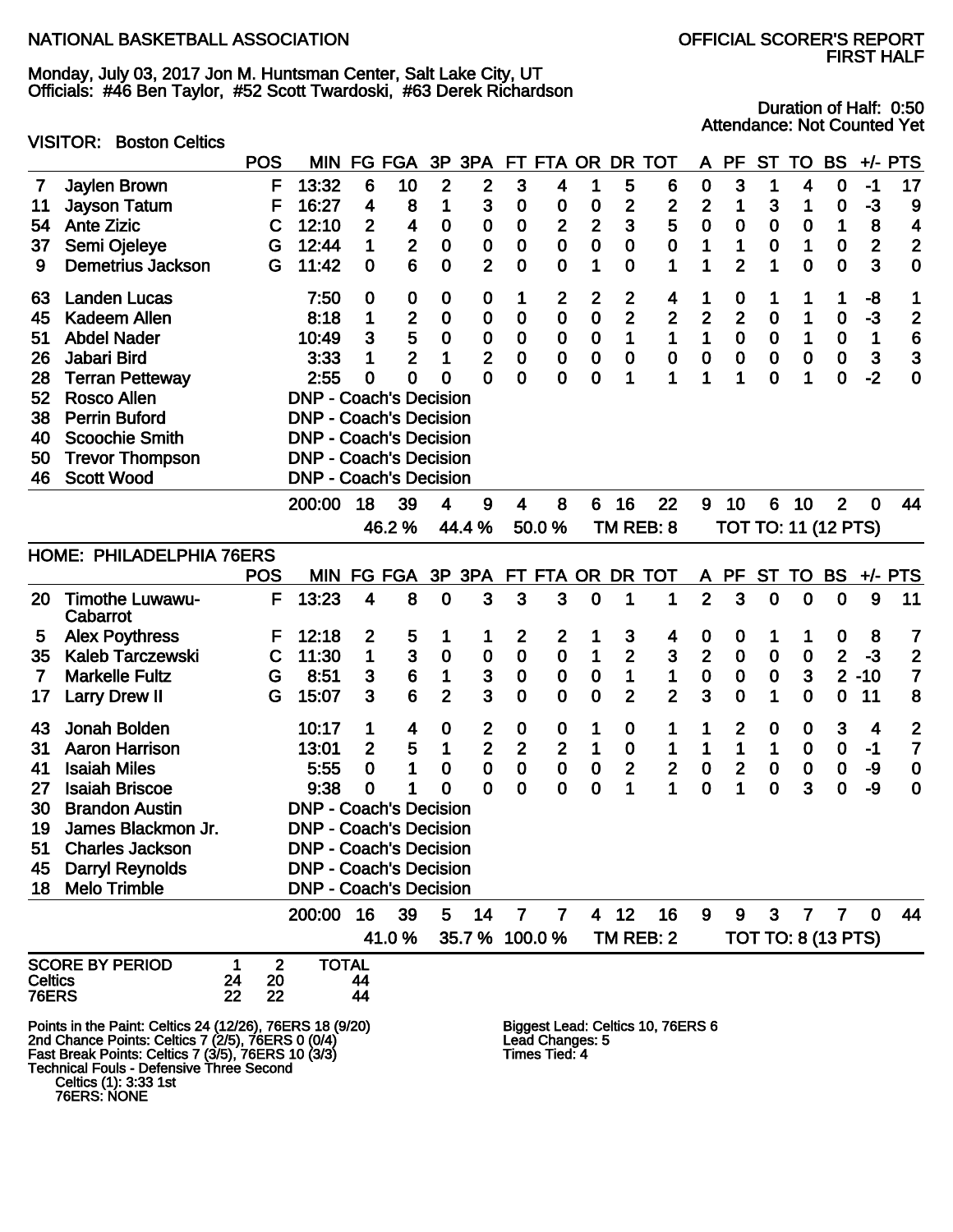VISITOR: Boston Celtics

Monday, July 03, 2017 Jon M. Huntsman Center, Salt Lake City, UT Officials: #46 Ben Taylor, #52 Scott Twardoski, #63 Derek Richardson

# 3RD QUARTER ONLY

Duration of Period: 0:25 Attendance: Not Counted Yet

|                |                                                      | <b>POS</b> | <b>MIN</b>                    | FG               | <b>FGA</b>              | 3P               | 3PA              |                         | FT FTA OR        |                  | DR             | <b>TOT</b>                        | A                | <b>PF</b>      | <b>ST</b>        | TO                       | <b>BS</b>   | $+/-$        | <b>PTS</b>              |
|----------------|------------------------------------------------------|------------|-------------------------------|------------------|-------------------------|------------------|------------------|-------------------------|------------------|------------------|----------------|-----------------------------------|------------------|----------------|------------------|--------------------------|-------------|--------------|-------------------------|
| 7              | Jaylen Brown                                         | F          | 7:10                          | $\mathbf{3}$     | 4                       | 1                | 1                | 0                       | $\mathbf{2}$     | $\bf{0}$         | 4              | 4                                 | 0                | $\bf{0}$       | 0                | $\mathbf{2}$             | $\bf{0}$    | $\bf{0}$     | 7                       |
| 11             | <b>Jayson Tatum</b>                                  | F          | 7:29                          | 0                | 3                       | 0                |                  | 1                       | 2                | 1                | $\mathbf{2}$   | $\mathbf{3}$                      | 1                | $\overline{c}$ | 1                | 0                        | $\mathbf 0$ | $\mathbf{2}$ | 1                       |
| 54             | <b>Ante Zizic</b>                                    | C          | 7:00                          | 1                | 1                       | $\boldsymbol{0}$ | $\boldsymbol{0}$ | 3                       | 4                | $\bf{0}$         | $\mathbf 0$    | 0                                 | 0                | 1              | $\bf{0}$         | 1                        | $\mathbf 0$ | $-2$         | 5                       |
| 37             | Semi Ojeleye                                         | G          | 6:56                          | 0                | $\overline{\mathbf{c}}$ | $\boldsymbol{0}$ | $\mathbf{2}$     | 0                       | 0                | $\bf{0}$         | 1              | 1                                 | 0                | $\bf{0}$       | $\bf{0}$         | 0                        | $\mathbf 0$ | $-4$         | 0                       |
| 9              | <b>Demetrius Jackson</b>                             | G          | 6:36                          | 1                | $\overline{2}$          | $\mathbf 0$      | 1                | 0                       | $\bf{0}$         | $\bf{0}$         | $\bf{0}$       | $\bf{0}$                          | 1                | $\bf{0}$       | $\mathbf 0$      | 0                        | $\bf{0}$    | 5            | $\mathbf{2}$            |
| 63             | <b>Landen Lucas</b>                                  |            | 1:46                          | $\boldsymbol{0}$ | 0                       | $\boldsymbol{0}$ | 0                | 0                       | 0                | $\bf{0}$         | 0              | 0                                 | 0                | 0              | $\boldsymbol{0}$ | 0                        | 0           | -9           | 0                       |
| 45             | <b>Kadeem Allen</b>                                  |            | 3:24                          | $\boldsymbol{0}$ | 1                       | $\bf{0}$         | 0                | 0                       | $\bf{0}$         | $\bf{0}$         | 1              | 1                                 | 0                | 1              | $\mathbf 0$      | 0                        | $\mathbf 0$ | $-12$        | 0                       |
| 51             | <b>Abdel Nader</b>                                   |            | 8:13                          | $\overline{2}$   | 3                       | 0                | 1                | 1                       | 3                | $\bf{0}$         | 3              | 3                                 | 0                | 1              | 1                | 1                        | 0           | $-13$        | 5                       |
| 26             | Jabari Bird                                          |            | 1:26                          | 0                | $\mathbf 0$             | $\mathbf 0$      | 0                | 0                       | $\bf{0}$         | $\bf{0}$         | $\bf{0}$       | $\mathbf 0$                       | 0                | 1              | $\bf{0}$         | 0                        | $\mathbf 0$ | $-2$         | 0                       |
| 28             | <b>Terran Petteway</b>                               |            | 0:00                          | 0                | $\mathbf 0$             | 0                | 0                | 0                       | 0                | 0                | $\bf{0}$       | $\mathbf 0$                       | 0                | 0              | $\mathbf 0$      | 0                        | 0           | $\mathbf 0$  | $\bf{0}$                |
| 52             | <b>Rosco Allen</b>                                   |            | <b>DNP - Coach's Decision</b> |                  |                         |                  |                  |                         |                  |                  |                |                                   |                  |                |                  |                          |             |              |                         |
| 38             | <b>Perrin Buford</b>                                 |            | <b>DNP - Coach's Decision</b> |                  |                         |                  |                  |                         |                  |                  |                |                                   |                  |                |                  |                          |             |              |                         |
| 40             | <b>Scoochie Smith</b>                                |            | <b>DNP - Coach's Decision</b> |                  |                         |                  |                  |                         |                  |                  |                |                                   |                  |                |                  |                          |             |              |                         |
| 50             | <b>Trevor Thompson</b>                               |            | <b>DNP - Coach's Decision</b> |                  |                         |                  |                  |                         |                  |                  |                |                                   |                  |                |                  |                          |             |              |                         |
| 46             | <b>Scott Wood</b>                                    |            | <b>DNP - Coach's Decision</b> |                  |                         |                  |                  |                         |                  |                  |                |                                   |                  |                |                  |                          |             |              |                         |
|                |                                                      |            | 200:00                        | 7                | 16                      | 1                | 6                | 5                       | 11               | 1                | 11             | 12                                | $\overline{2}$   | 6              | $\overline{2}$   | 4                        | $\mathbf 0$ | $-7$         | 20                      |
|                |                                                      |            |                               |                  | 43.8%                   |                  | 16.7%            |                         | 45.5%            |                  |                | TM REB: 3                         |                  |                |                  | <b>TOT TO: 5 (9 PTS)</b> |             |              |                         |
|                | HOME: PHILADELPHIA 76ERS                             |            |                               |                  |                         |                  |                  |                         |                  |                  |                |                                   |                  |                |                  |                          |             |              |                         |
|                |                                                      | <b>POS</b> | <b>MIN</b>                    |                  | FG FGA 3P 3PA           |                  |                  |                         | FT FTA OR DR TOT |                  |                |                                   | A                | PF             | <b>ST</b>        | TO                       | <b>BS</b>   |              | $+/-$ PTS               |
| 20             | <b>Timothe Luwawu-</b>                               | F          | 8:46                          | 1                | 3                       | 1                | $\mathbf{2}$     | 0                       | $\mathbf 0$      | $\bf{0}$         | $\overline{2}$ | $\overline{2}$                    | 1                | $\bf{0}$       | $\mathbf 0$      | 0                        | $\mathbf 0$ | 11           | 3                       |
|                | Cabarrot                                             |            |                               |                  |                         |                  |                  |                         |                  |                  |                |                                   |                  |                |                  |                          |             |              |                         |
| 5              | <b>Alex Poythress</b>                                | F          | 4:27                          | 0                | 1                       | 0                | 1                | 0                       | $\boldsymbol{0}$ | $\boldsymbol{0}$ | 1              | 1                                 | 0                | 1              | $\boldsymbol{0}$ | 0                        | 1           | -6           | 0                       |
| 35             | <b>Kaleb Tarczewski</b>                              | C          | 2:32                          | $\mathbf 0$      | $\mathbf 0$             | $\bf{0}$         | $\bf{0}$         | 1                       | $\mathbf{2}$     | $\bf{0}$         | $\bf{0}$       | $\bf{0}$                          | 0                | 1              | $\mathbf 0$      | 0                        | $\mathbf 0$ | -6           | 1                       |
| 7              | <b>Markelle Fultz</b>                                | G          | 4:46                          | $\overline{2}$   | $\overline{\mathbf{4}}$ | $\bf{0}$         | $\pmb{0}$        | 0                       | $\pmb{0}$        | $\bf{0}$         | 1              | 1                                 | 1                | $\bf{0}$       | 1                | $\bf{0}$                 | 1           | 3            | 4                       |
| 17             | <b>Larry Drew II</b>                                 | G          | 6:23                          | 1                | 3                       | $\mathbf 0$      | $\overline{2}$   | 0                       | $\mathbf 0$      | $\mathbf 0$      | $\bf{0}$       | $\mathbf 0$                       | 0                | $\mathbf 0$    | $\mathbf 0$      | 0                        | $\bf{0}$    | $\mathbf{2}$ | $\overline{\mathbf{2}}$ |
| 43             | Jonah Bolden                                         |            | 6:16                          | 3                | 5                       |                  | 1                | 0                       | 0                | $\mathbf{2}$     | 1              | 3                                 | $\boldsymbol{0}$ | 3              | $\boldsymbol{0}$ | 0                        | 0           | 9            | $\overline{7}$          |
| 31             | <b>Aaron Harrison</b>                                |            | 5:14                          | 1                | $\mathbf{2}$            | $\boldsymbol{0}$ | 1                | 3                       | 5                | $\bf{0}$         | 1              | 1                                 | 1                | 1              | 1                | 1                        | $\bf{0}$    | 4            | 5                       |
| 41             | <b>Isaiah Miles</b>                                  |            | 6:45                          | 2                | $\overline{2}$          | 1                | 1                | 0                       | $\mathbf 0$      | $\bf{0}$         | 4              | 4                                 | 0                | 1              | 0                | $\bf{0}$                 | $\pmb{0}$   | 17           | 5                       |
| 27             | <b>Isaiah Briscoe</b>                                |            | 4:51                          | $\mathbf 0$      | 1                       | 0                | 1                | 0                       | $\overline{2}$   | $\mathbf 0$      | 1              | 1                                 | $\overline{2}$   | 0              | 1                | 1                        | 0           | 1            | $\mathbf 0$             |
| 30             | <b>Brandon Austin</b>                                |            | <b>DNP - Coach's Decision</b> |                  |                         |                  |                  |                         |                  |                  |                |                                   |                  |                |                  |                          |             |              |                         |
| 19             | James Blackmon Jr.                                   |            | <b>DNP - Coach's Decision</b> |                  |                         |                  |                  |                         |                  |                  |                |                                   |                  |                |                  |                          |             |              |                         |
| 51             | <b>Charles Jackson</b>                               |            | <b>DNP - Coach's Decision</b> |                  |                         |                  |                  |                         |                  |                  |                |                                   |                  |                |                  |                          |             |              |                         |
|                | 45 Darryl Reynolds                                   |            | <b>DNP - Coach's Decision</b> |                  |                         |                  |                  |                         |                  |                  |                |                                   |                  |                |                  |                          |             |              |                         |
|                | 18 Melo Trimble                                      |            | <b>DNP - Coach's Decision</b> |                  |                         |                  |                  |                         |                  |                  |                |                                   |                  |                |                  |                          |             |              |                         |
|                |                                                      |            | 200:00 10                     |                  | 21                      | $\mathbf{3}$     | 9                | $\overline{\mathbf{4}}$ | 9                |                  | $2 \quad 11$   | 13                                | 5                | 7 <sup>7</sup> | 3 <sup>7</sup>   | 2 <sup>1</sup>           | $2^{\circ}$ | $\mathbf{7}$ | 27                      |
|                |                                                      |            |                               |                  | 47.6 %                  |                  | 33.3 %           |                         | 44.4 %           |                  |                | TM REB: 3                         |                  |                |                  | <b>TOT TO: 2 (3 PTS)</b> |             |              |                         |
|                | <b>SCORE BY PERIOD</b>                               | 3          | <b>TOTAL</b>                  |                  |                         |                  |                  |                         |                  |                  |                |                                   |                  |                |                  |                          |             |              |                         |
| <b>Celtics</b> |                                                      | 20         | 20                            |                  |                         |                  |                  |                         |                  |                  |                |                                   |                  |                |                  |                          |             |              |                         |
| <b>76ERS</b>   |                                                      | 27         | 27                            |                  |                         |                  |                  |                         |                  |                  |                |                                   |                  |                |                  |                          |             |              |                         |
|                | Points in the Paint: Celtics 12 (6/9), 76ERS 8 (4/6) |            |                               |                  |                         |                  |                  |                         |                  |                  |                | Biggest Lead: Celtics 7, 76ERS 15 |                  |                |                  |                          |             |              |                         |

2nd Chance Points: Celtics 3 (1/1), 76ERS 2 (1/1) Lead Changes: 1 Fast Break Points: Celtics 4 (2/2), 76ERS 7 (2/3) Times Tied: 2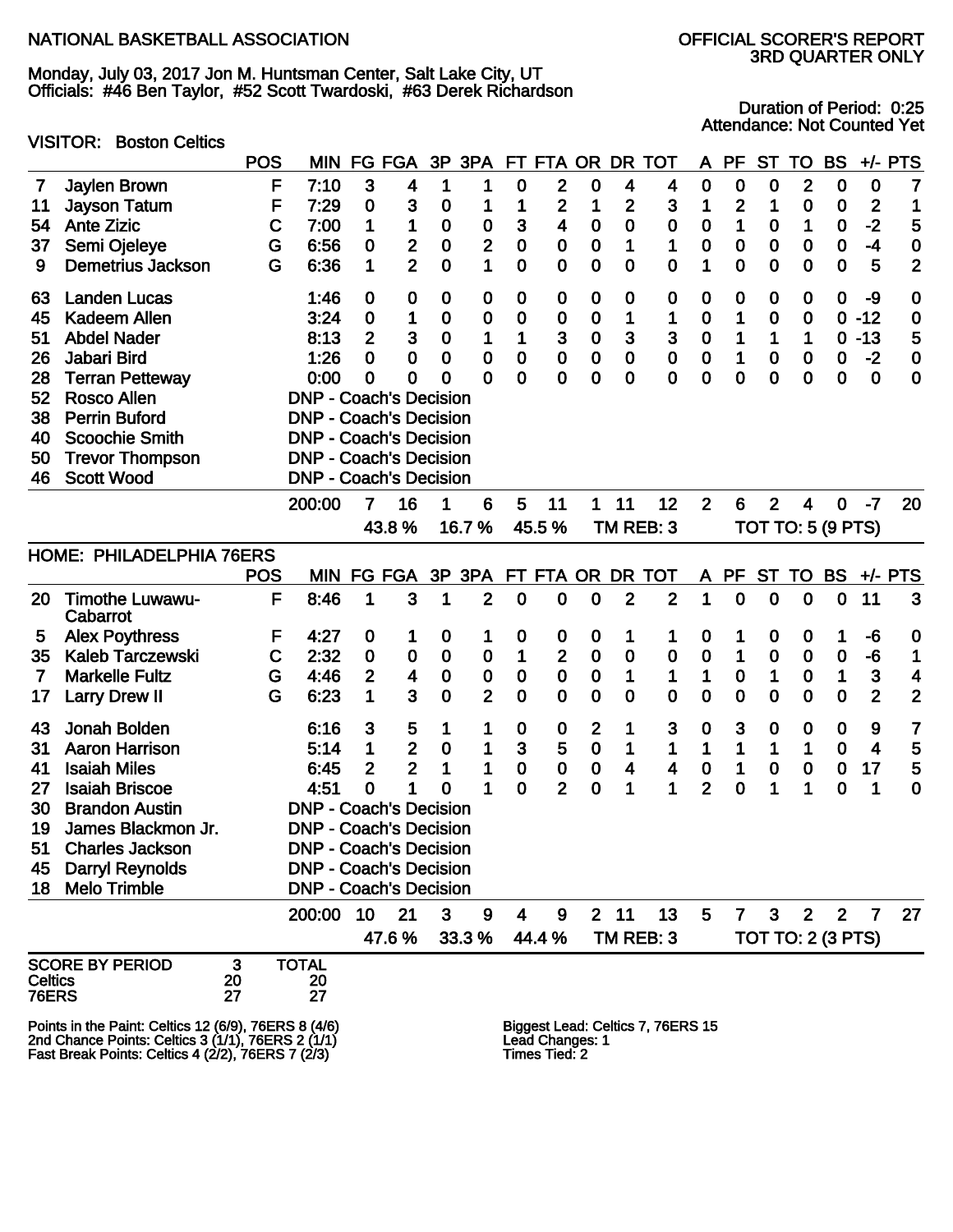Monday, July 03, 2017 Jon M. Huntsman Center, Salt Lake City, UT Officials: #46 Ben Taylor, #52 Scott Twardoski, #63 Derek Richardson 1ST - 3RD QUARTER

VISITOR: Boston Celtics

Duration of Period: 1:26 Attendance: Not Counted Yet

|                |                                                                                                           | <b>POS</b>  | MIN                           | <b>FG</b>               | <b>FGA</b>                         | 3P             | 3PA            | FT.              | FTA OR                           |                | <b>DR</b>               | <b>TOT</b>                         | A              | <b>PF</b>      | <b>ST</b>        | <b>TO</b>                  | <b>BS</b>      | $+/-$                   | <b>PTS</b>              |
|----------------|-----------------------------------------------------------------------------------------------------------|-------------|-------------------------------|-------------------------|------------------------------------|----------------|----------------|------------------|----------------------------------|----------------|-------------------------|------------------------------------|----------------|----------------|------------------|----------------------------|----------------|-------------------------|-------------------------|
| 7              | Jaylen Brown                                                                                              | F           | 20:42                         | 9                       | 14                                 | 3              | 3              | 3                | 6                                | 1              | 9                       | 10                                 | $\bf{0}$       | 3              | 1                | 6                          | 0              | $-1$                    | 24                      |
| 11             | <b>Jayson Tatum</b>                                                                                       | F           | 23:56                         | 4                       | 11                                 | 1              | 4              | 1                | $\mathbf{2}$                     | 1              | 4                       | 5                                  | 3              | 3              | 4                | 1                          | 0              | -1                      | 10                      |
| 54             | <b>Ante Zizic</b>                                                                                         | C           | 19:10                         | 3                       | 5                                  | $\mathbf 0$    | 0              | 3                | 6                                | $\overline{2}$ | 3                       | 5                                  | $\bf{0}$       | 1              | 0                | 1                          | 1              | 6                       | 9                       |
| 37             | Semi Ojeleye                                                                                              | G           | 19:40                         | 1                       | 4                                  | $\bf{0}$       | $\mathbf{2}$   | 0                | 0                                | 0              | 1                       | 1                                  | 1              | 1              | 0                | 1                          | 0              | $-2$                    | $\overline{\mathbf{2}}$ |
| 9              | <b>Demetrius Jackson</b>                                                                                  | G           | 18:18                         | 1                       | 8                                  | $\mathbf 0$    | 3              | 0                | $\bf{0}$                         | 1              | $\bf{0}$                | 1                                  | $\overline{2}$ | $\overline{2}$ | 1                | 0                          | $\mathbf 0$    | 8                       | $\overline{2}$          |
| 63             | <b>Landen Lucas</b>                                                                                       |             | 9:36                          | $\mathbf 0$             | 0                                  | 0              | 0              | 1                | 2                                | $\overline{2}$ | $\mathbf{2}$            | 4                                  | 1              | 0              | 1                | 1                          | 1.             | $-17$                   | 1                       |
| 45             | <b>Kadeem Allen</b>                                                                                       |             | 11:42                         | 1                       | 3                                  | 0              | 0              | 0                | $\bf{0}$                         | 0              | 3                       | 3                                  | $\mathbf{2}$   | 3              | $\bf{0}$         | 1                          |                | $0 - 15$                | $\overline{2}$          |
| 51             | <b>Abdel Nader</b>                                                                                        |             | 19:02                         | 5                       | 8                                  | 0              | 1              | 1                | 3                                | 0              | $\overline{\mathbf{4}}$ | 4                                  | 1              | 1              | 1                | 2                          | 0              | $-12$                   | 11                      |
| 26             | Jabari Bird                                                                                               |             | 4:59                          | 1                       | $\overline{2}$                     | 1              | $\overline{2}$ | 0                | $\mathbf 0$                      | $\bf{0}$       | $\bf{0}$                | $\bf{0}$                           | $\pmb{0}$      | 1              | $\bf{0}$         | $\bf{0}$                   | 0              | 1                       | 3                       |
| 28             | <b>Terran Petteway</b>                                                                                    |             | 2:55                          | 0                       | 0                                  | 0              | $\mathbf 0$    | 0                | $\bf{0}$                         | 0              | 1                       | 1                                  | 1              | 1              | $\mathbf 0$      | 1                          | $\bf{0}$       | $-2$                    | $\mathbf 0$             |
| 52             | <b>Rosco Allen</b>                                                                                        |             | <b>DNP - Coach's Decision</b> |                         |                                    |                |                |                  |                                  |                |                         |                                    |                |                |                  |                            |                |                         |                         |
| 38             | <b>Perrin Buford</b>                                                                                      |             | <b>DNP - Coach's Decision</b> |                         |                                    |                |                |                  |                                  |                |                         |                                    |                |                |                  |                            |                |                         |                         |
| 40             | <b>Scoochie Smith</b>                                                                                     |             | <b>DNP - Coach's Decision</b> |                         |                                    |                |                |                  |                                  |                |                         |                                    |                |                |                  |                            |                |                         |                         |
| 50             | <b>Trevor Thompson</b>                                                                                    |             | <b>DNP - Coach's Decision</b> |                         |                                    |                |                |                  |                                  |                |                         |                                    |                |                |                  |                            |                |                         |                         |
| 46             | <b>Scott Wood</b>                                                                                         |             | <b>DNP - Coach's Decision</b> |                         |                                    |                |                |                  |                                  |                |                         |                                    |                |                |                  |                            |                |                         |                         |
|                |                                                                                                           |             | 200:00                        | 25                      | 55                                 | 5              | 15             | 9                | 19                               | 7 <sup>1</sup> | 27                      | 34                                 | 11             | 16             | 8                | 14                         | $\overline{2}$ | $-7$                    | 64                      |
|                |                                                                                                           |             |                               |                         | 45.5 %                             |                | 33.3 %         |                  | 47.4%                            |                | <b>TM REB: 11</b>       |                                    |                |                |                  | <b>TOT TO: 16 (21 PTS)</b> |                |                         |                         |
|                | HOME: PHILADELPHIA 76ERS                                                                                  |             |                               |                         |                                    |                |                |                  |                                  |                |                         |                                    |                |                |                  |                            |                |                         |                         |
|                |                                                                                                           | <b>POS</b>  |                               |                         | MIN FG FGA 3P 3PA FT FTA OR DR TOT |                |                |                  |                                  |                |                         |                                    | A              | <b>PF</b>      | <b>ST</b>        | <b>TO</b>                  | <b>BS</b>      |                         | $+/-$ PTS               |
| 20             | <b>Timothe Luwawu-</b><br>Cabarrot                                                                        | F           | 22:09                         | 5                       | 11                                 | 1              | 5              | 3                | 3                                | $\mathbf 0$    | 3                       | 3                                  | 3              | 3              | $\mathbf 0$      | $\mathbf 0$                | 0              | 20                      | 14                      |
| 5              | <b>Alex Poythress</b>                                                                                     | F           | 16:45                         | $\overline{2}$          | 6                                  | 1              | $\mathbf{2}$   | $\boldsymbol{2}$ | $\mathbf{2}$                     | 1              | 4                       | 5                                  | 0              | 1              | 1                | 1                          | 1              | $\overline{\mathbf{2}}$ | $\overline{7}$          |
| 35             | <b>Kaleb Tarczewski</b>                                                                                   | $\mathbf C$ | 14:02                         | $\mathbf 1$             | 3                                  | $\mathbf 0$    | $\pmb{0}$      | 1                | $\overline{2}$                   | 1              | $\mathbf{2}$            | 3                                  | $\mathbf{2}$   | 1              | $\mathbf 0$      | $\mathbf 0$                | $\mathbf 2$    | -9                      | 3                       |
| 7              | <b>Markelle Fultz</b>                                                                                     | G           | 13:37                         | 5                       | 10                                 | 1              | 3              | $\mathbf 0$      | $\bf{0}$                         | $\bf{0}$       | $\mathbf{2}$            | $\mathbf 2$                        | $\mathbf 1$    | $\bf{0}$       | 1                | 3                          | 3              | $-7$                    | 11                      |
| 17             | <b>Larry Drew II</b>                                                                                      | G           | 21:30                         | $\overline{\mathbf{4}}$ | 9                                  | $\overline{2}$ | 5              | 0                | $\mathbf 0$                      | $\mathbf 0$    | $\overline{2}$          | $\overline{2}$                     | 3              | $\mathbf 0$    | 1                | $\mathbf 0$                | $\mathbf 0$    | 13                      | 10                      |
| 43             | Jonah Bolden                                                                                              |             | 16:33                         | 4                       | 9                                  | 1              | 3              | 0                | 0                                | 3              | 1                       | 4                                  | 1              | 5              | $\boldsymbol{0}$ | 0                          | 3              | 13                      | 9                       |
| 31             | <b>Aaron Harrison</b>                                                                                     |             | 18:15                         | 3                       | 7                                  | 1              | 3              | 5                | 7                                | 1              | 1                       | $\overline{c}$                     | $\mathbf{2}$   | $\mathbf{2}$   | $\mathbf{2}$     | 1                          | $\bf{0}$       | 3                       | 12                      |
| 41             | <b>Isaiah Miles</b>                                                                                       |             | 12:40                         | $\overline{2}$          | 3                                  | 1              | 1              | $\bf{0}$         | $\mathbf 0$                      | $\bf{0}$       | $6\phantom{1}6$         | 6                                  | ${\bf 0}$      | $\mathbf{3}$   | $\bf{0}$         | $\bf{0}$                   | $\pmb{0}$      | 8                       | 5                       |
| 27             | <b>Isaiah Briscoe</b>                                                                                     |             | 14:29                         | 0                       | $\overline{2}$                     | $\mathbf 0$    | 1              | 0                | $\overline{2}$                   | 0              | $\overline{2}$          | $\overline{2}$                     | $\overline{2}$ | 1              | 1                | 4                          | $\mathbf 0$    | -8                      | $\mathbf 0$             |
| 30             | <b>Brandon Austin</b>                                                                                     |             | <b>DNP - Coach's Decision</b> |                         |                                    |                |                |                  |                                  |                |                         |                                    |                |                |                  |                            |                |                         |                         |
| 19             | James Blackmon Jr.                                                                                        |             | <b>DNP - Coach's Decision</b> |                         |                                    |                |                |                  |                                  |                |                         |                                    |                |                |                  |                            |                |                         |                         |
| 51             | <b>Charles Jackson</b>                                                                                    |             | <b>DNP - Coach's Decision</b> |                         |                                    |                |                |                  |                                  |                |                         |                                    |                |                |                  |                            |                |                         |                         |
| 45             | <b>Darryl Reynolds</b>                                                                                    |             | <b>DNP - Coach's Decision</b> |                         |                                    |                |                |                  |                                  |                |                         |                                    |                |                |                  |                            |                |                         |                         |
| 18             | <b>Melo Trimble</b>                                                                                       |             | <b>DNP - Coach's Decision</b> |                         |                                    |                |                |                  |                                  |                |                         |                                    |                |                |                  |                            |                |                         |                         |
|                |                                                                                                           |             | 200:00                        | 26                      | 60                                 | 8              | 23             | 11               | 16                               |                | 6 23                    | 29                                 |                | 14 16          | 6                | 9                          | 9              | 7                       | 71                      |
|                |                                                                                                           |             |                               |                         | 43.3 %                             |                | 34.8%          |                  | 68.8%                            |                | TM REB: 5               |                                    |                |                |                  | <b>TOT TO: 10 (16 PTS)</b> |                |                         |                         |
|                | <b>SCORE BY PERIOD</b>                                                                                    | 2<br>1      | 3                             |                         | <b>TOTAL</b>                       |                |                |                  |                                  |                |                         |                                    |                |                |                  |                            |                |                         |                         |
| <b>Celtics</b> | 24                                                                                                        | 20          | 20                            |                         | 64                                 |                |                |                  |                                  |                |                         |                                    |                |                |                  |                            |                |                         |                         |
| <b>76ERS</b>   | 22                                                                                                        | 22          | 27                            |                         | 71                                 |                |                |                  |                                  |                |                         |                                    |                |                |                  |                            |                |                         |                         |
|                | Points in the Paint: Celtics 36 (18/35), 76ERS 26 (13/26)                                                 |             |                               |                         |                                    |                |                |                  |                                  |                |                         | Biggest Lead: Celtics 10, 76ERS 15 |                |                |                  |                            |                |                         |                         |
|                | 2nd Chance Points: Celtics 10 (3/6), 76ERS 2 (1/5)<br>Fast Break Points: Celtics 11 (5/7), 76ERS 17 (5/6) |             |                               |                         |                                    |                |                |                  | Lead Changes: 6<br>Times Tied: 6 |                |                         |                                    |                |                |                  |                            |                |                         |                         |
|                | <b>Technical Fouls - Defensive Three Second</b>                                                           |             |                               |                         |                                    |                |                |                  |                                  |                |                         |                                    |                |                |                  |                            |                |                         |                         |
|                | Celtics (1): 3:33 1st<br>76ERS: NONE                                                                      |             |                               |                         |                                    |                |                |                  |                                  |                |                         |                                    |                |                |                  |                            |                |                         |                         |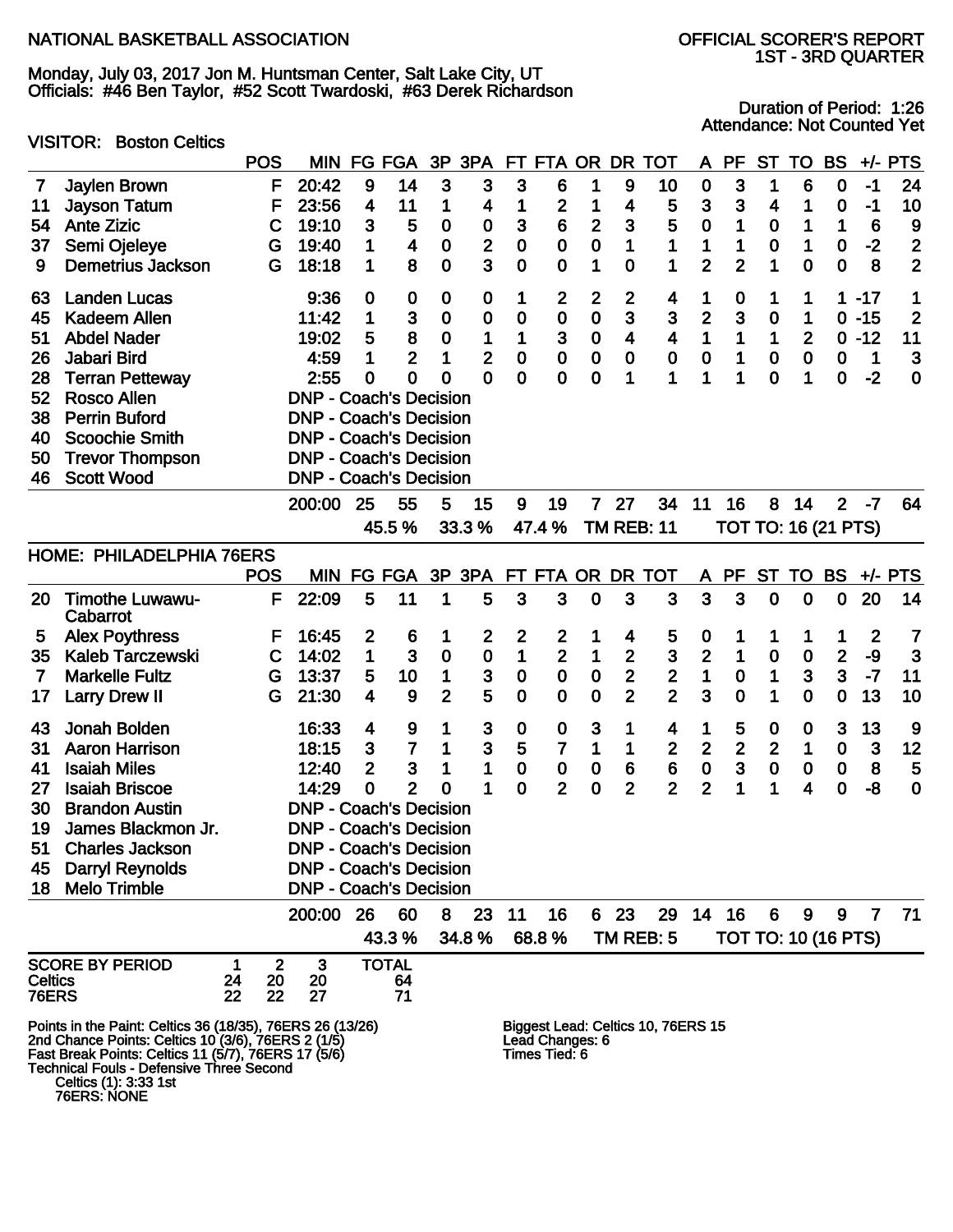Monday, July 03, 2017 Jon M. Huntsman Center, Salt Lake City, UT Officials: #46 Ben Taylor, #52 Scott Twardoski, #63 Derek Richardson

#### VISITOR: Boston Celtics

Duration of Period: 0:24 Attendance: Not Counted Yet

|                |                                                                                                        | <b>POS</b>  | MIN                           | FG               | <b>FGA</b>       |              | 3P 3PA         | FT               | FTA OR                           |                | <b>DR</b>    | TOT                              | A                | <b>PF</b>      | <b>ST</b>    | <b>TO</b>   | <b>BS</b>                | $+/-$       | <b>PTS</b>     |
|----------------|--------------------------------------------------------------------------------------------------------|-------------|-------------------------------|------------------|------------------|--------------|----------------|------------------|----------------------------------|----------------|--------------|----------------------------------|------------------|----------------|--------------|-------------|--------------------------|-------------|----------------|
| 7              | Jaylen Brown                                                                                           | F           | 10:00                         | 1                | $\mathbf{2}$     | 0            | 1              | 3                | 4                                | $\bf{0}$       | 3            | 3                                | 0                | 1              | 0            | 1           | 1                        | 8           | 5              |
| 11             | <b>Jayson Tatum</b>                                                                                    | F           | 10:00                         | 4                | 6                | 0            | 1              | 3                | 3                                | 0              | $\mathbf 2$  | 2                                | 0                | 2              | 1            | 0           | 0                        | 8           | 11             |
| 54             | <b>Ante Zizic</b>                                                                                      | $\mathbf C$ | 0:00                          | $\mathbf 0$      | $\bf{0}$         | 0            | 0              | $\bf{0}$         | $\bf{0}$                         | $\bf{0}$       | $\mathbf 0$  | $\bf{0}$                         | $\bf{0}$         | 0              | 0            | 0           | 0                        | 0           | $\mathbf 0$    |
| 37             | Semi Ojeleye                                                                                           | G           | 10:00                         | 1                | $\mathbf{2}$     | 1            | 1              | 0                | $\bf{0}$                         | $\bf{0}$       | 1            | 1                                | $\bf{0}$         | 0              | 0            | 0           | $\bf{0}$                 | 8           | 3              |
| 9              | <b>Demetrius Jackson</b>                                                                               | G           | 8:37                          | $\overline{2}$   | 4                | $\mathbf 0$  | $\mathbf 0$    | 0                | $\bf{0}$                         | $\bf{0}$       | 0            | $\bf{0}$                         | 1                | 0              | 1            | 1           | 0                        | 4           | 4              |
| 63             | <b>Landen Lucas</b>                                                                                    |             | 0:00                          | $\boldsymbol{0}$ | $\boldsymbol{0}$ | 0            | $\bf{0}$       | $\mathbf 0$      | 0                                | 0              | 0            | 0                                | 0                | 0              | 0            | 0           | 0                        | 0           | $\bf{0}$       |
| 45             | <b>Kadeem Allen</b>                                                                                    |             | 1:23                          | $\bf{0}$         | 0                | 0            | 0              | 0                | 0                                | 0              | 1            | 1                                | 0                | 0              | 0            | 0           | 0                        | 4           | $\bf{0}$       |
| 51             | <b>Abdel Nader</b>                                                                                     |             | 10:00                         | 1                | 3                | 0            | 1              | 0                | 1                                | $\mathbf 0$    | 3            | 3                                | $\bf{0}$         | 1              | $\bf{0}$     | 1           | $\mathbf 0$              | 8           | $\overline{2}$ |
| 26             | Jabari Bird                                                                                            |             | 0:00                          | 0                | $\mathbf 0$      | 0            | 0              | $\bf{0}$         | $\bf{0}$                         | $\bf{0}$       | $\mathbf 0$  | $\mathbf 0$                      | $\bf{0}$         | 0              | 0            | 0           | $\mathbf 0$              | $\bf{0}$    | $\mathbf 0$    |
| 28             | <b>Terran Petteway</b>                                                                                 |             | 0:00                          | 0                | 0                | 0            | 0              | 0                | $\mathbf 0$                      | 0              | $\mathbf 0$  | $\mathbf 0$                      | $\mathbf 0$      | 0              | $\mathbf 0$  | 0           | 0                        | $\mathbf 0$ | $\mathbf 0$    |
| 52             | <b>Rosco Allen</b>                                                                                     |             | <b>DNP - Coach's Decision</b> |                  |                  |              |                |                  |                                  |                |              |                                  |                  |                |              |             |                          |             |                |
| 38             | <b>Perrin Buford</b>                                                                                   |             | <b>DNP - Coach's Decision</b> |                  |                  |              |                |                  |                                  |                |              |                                  |                  |                |              |             |                          |             |                |
| 40             | <b>Scoochie Smith</b>                                                                                  |             | <b>DNP - Coach's Decision</b> |                  |                  |              |                |                  |                                  |                |              |                                  |                  |                |              |             |                          |             |                |
| 50             | <b>Trevor Thompson</b>                                                                                 |             | <b>DNP - Coach's Decision</b> |                  |                  |              |                |                  |                                  |                |              |                                  |                  |                |              |             |                          |             |                |
| 46             | <b>Scott Wood</b>                                                                                      |             | <b>DNP - Coach's Decision</b> |                  |                  |              |                |                  |                                  |                |              |                                  |                  |                |              |             |                          |             |                |
|                |                                                                                                        |             | 200:00                        | 9                | 17               | 1            | 4              | 6                | 8                                | $\mathbf 0$    | 10           | 10                               | 1                | 4              | $\mathbf{2}$ | 3           | 1                        | 8           | 25             |
|                |                                                                                                        |             |                               |                  | 52.9%            |              | 25.0%          |                  | 75.0%                            |                |              | TM REB: 2                        |                  |                |              |             | <b>TOT TO: 3 (1 PTS)</b> |             |                |
|                | HOME: PHILADELPHIA 76ERS                                                                               |             |                               |                  |                  |              |                |                  |                                  |                |              |                                  |                  |                |              |             |                          |             |                |
|                |                                                                                                        | <b>POS</b>  |                               |                  | MIN FG FGA       |              |                |                  | 3P 3PA FT FTA OR DR TOT          |                |              |                                  | A.               | PF             | <b>ST</b>    | TO          | <b>BS</b>                |             | $+/-$ PTS      |
| 20             | <b>Timothe Luwawu-</b><br>Cabarrot                                                                     | F           | 10:00                         | 1                | 6                | 0            | 4              | $\mathbf 0$      | 0                                | 1              | 3            | 4                                | $\overline{2}$   | 0              | 0            | 0           | 0                        | -8          | $\overline{2}$ |
| 5              | <b>Alex Poythress</b>                                                                                  | F           | 10:00                         | 2                | 3                | 0            | 1              | $\boldsymbol{0}$ | 0                                | 1              | 2            | 3                                | $\boldsymbol{0}$ | 1              | 1            | 1           | 1                        | -8          | 4              |
| 35             | <b>Kaleb Tarczewski</b>                                                                                | $\mathbf C$ | 1:52                          | $\mathbf 0$      | $\bf{0}$         | $\mathbf 0$  | $\bf{0}$       | $\bf{0}$         | $\bf{0}$                         | $\mathbf 0$    | $\mathbf 0$  | $\bf{0}$                         | $\bf{0}$         | $\overline{2}$ | 0            | $\mathbf 0$ | $\mathbf 0$              | $-5$        | $\mathbf 0$    |
| 7              | <b>Markelle Fultz</b>                                                                                  | G           | 8:42                          | 1                | $6\phantom{1}6$  | 1            | $\mathbf{2}$   | $\mathbf{3}$     | $\overline{\mathbf{4}}$          | $\pmb{0}$      | $\pmb{0}$    | $\bf{0}$                         | $\bf{0}$         | $\mathbf 1$    | $\pmb{0}$    | 1           | $\bf{0}$                 | -6          | 6              |
| 17             | <b>Larry Drew II</b>                                                                                   | G           | 8:40                          | $\mathbf 0$      | $\mathbf 0$      | 0            | $\overline{0}$ | $\mathbf 0$      | $\mathbf 0$                      | $\mathbf 0$    | $\mathbf 0$  | $\mathbf 0$                      | $\overline{2}$   | 0              | 0            | 0           | $\mathbf 0$              | -6          | $\mathbf 0$    |
|                |                                                                                                        |             |                               |                  |                  |              |                |                  |                                  |                |              |                                  |                  |                |              |             |                          |             |                |
| 43             | Jonah Bolden                                                                                           |             | 5:27                          | 0                | 1                | 0            | 1              | 0                | 0                                | 0              | 0            | 0                                | 0                | 1              | 0            | 0           | 1                        | -6          | $\bf{0}$       |
| 31             | <b>Aaron Harrison</b>                                                                                  |             | 2:38                          | $\mathbf 0$      | 1                | 0            | 0              | $\bf{0}$         | $\bf{0}$                         | $\pmb{0}$      | $\mathbf{2}$ | $\mathbf 2$                      | $\bf{0}$         | 1              | $\mathbf{2}$ | 1           | $\bf{0}$                 | $-4$        | $\bf{0}$       |
| 41             | <b>Isaiah Miles</b>                                                                                    |             | 2:41                          | $\overline{2}$   | $\overline{2}$   | 1            | 1              | $\bf{0}$         | $\mathbf 0$                      | $\mathbf 0$    | 1            | 1                                | $\bf{0}$         | 1              | $\mathbf 0$  | $\pmb{0}$   | $\pmb{0}$                | 3           | 5              |
| 27             | <b>Isaiah Briscoe</b>                                                                                  |             | 0:00                          | 0                | $\mathbf 0$      | 0            | 0              | $\mathbf 0$      | $\bf{0}$                         | 0              | 0            | $\mathbf 0$                      | $\mathbf 0$      | 0              | 0            | $\mathbf 0$ | $\mathbf 0$              | $\mathbf 0$ | $\mathbf 0$    |
| 30             | <b>Brandon Austin</b>                                                                                  |             | <b>DNP - Coach's Decision</b> |                  |                  |              |                |                  |                                  |                |              |                                  |                  |                |              |             |                          |             |                |
| 19             | James Blackmon Jr.                                                                                     |             | <b>DNP - Coach's Decision</b> |                  |                  |              |                |                  |                                  |                |              |                                  |                  |                |              |             |                          |             |                |
| 51             | <b>Charles Jackson</b>                                                                                 |             | <b>DNP - Coach's Decision</b> |                  |                  |              |                |                  |                                  |                |              |                                  |                  |                |              |             |                          |             |                |
| 45             | <b>Darryl Reynolds</b>                                                                                 |             | <b>DNP - Coach's Decision</b> |                  |                  |              |                |                  |                                  |                |              |                                  |                  |                |              |             |                          |             |                |
| 18             | <b>Melo Trimble</b>                                                                                    |             | <b>DNP - Coach's Decision</b> |                  |                  |              |                |                  |                                  |                |              |                                  |                  |                |              |             |                          |             |                |
|                |                                                                                                        |             | 200:00                        | 6                | 19               | $\mathbf{2}$ | 9              | $\mathbf{3}$     | 4                                | 2 <sup>2</sup> | 8            | 10                               | 4                | $\mathbf{7}$   | $\mathbf{3}$ | 3           | 2 <sup>1</sup>           | -8          | 17             |
|                |                                                                                                        |             |                               |                  | 31.6%            |              | 22.2 %         |                  | 75.0%                            |                |              | TM REB: 2                        |                  |                |              |             | <b>TOT TO: 3 (5 PTS)</b> |             |                |
|                | <b>SCORE BY PERIOD</b>                                                                                 | 4           | <b>TOTAL</b>                  |                  |                  |              |                |                  |                                  |                |              |                                  |                  |                |              |             |                          |             |                |
| <b>Celtics</b> |                                                                                                        | 25          | 25                            |                  |                  |              |                |                  |                                  |                |              |                                  |                  |                |              |             |                          |             |                |
| <b>76ERS</b>   |                                                                                                        | 17          | 17                            |                  |                  |              |                |                  |                                  |                |              |                                  |                  |                |              |             |                          |             |                |
|                | Points in the Paint: Celtics 12 (6/10), 76ERS 6 (3/7)                                                  |             |                               |                  |                  |              |                |                  |                                  |                |              | Biggest Lead: Celtics 2, 76ERS 7 |                  |                |              |             |                          |             |                |
|                | 2nd Chance Points: Celtics 2 (1/1), 76ERS 2 (1/2)<br>Fast Break Points: Celtics 9 (2/2), 76ERS 4 (1/2) |             |                               |                  |                  |              |                |                  | Lead Changes: 5<br>Times Tied: 4 |                |              |                                  |                  |                |              |             |                          |             |                |
|                | <b>Technical Fouls - Defensive Three Second</b>                                                        |             |                               |                  |                  |              |                |                  |                                  |                |              |                                  |                  |                |              |             |                          |             |                |

Celtics: NONE

76ERS (1): 8:23 4th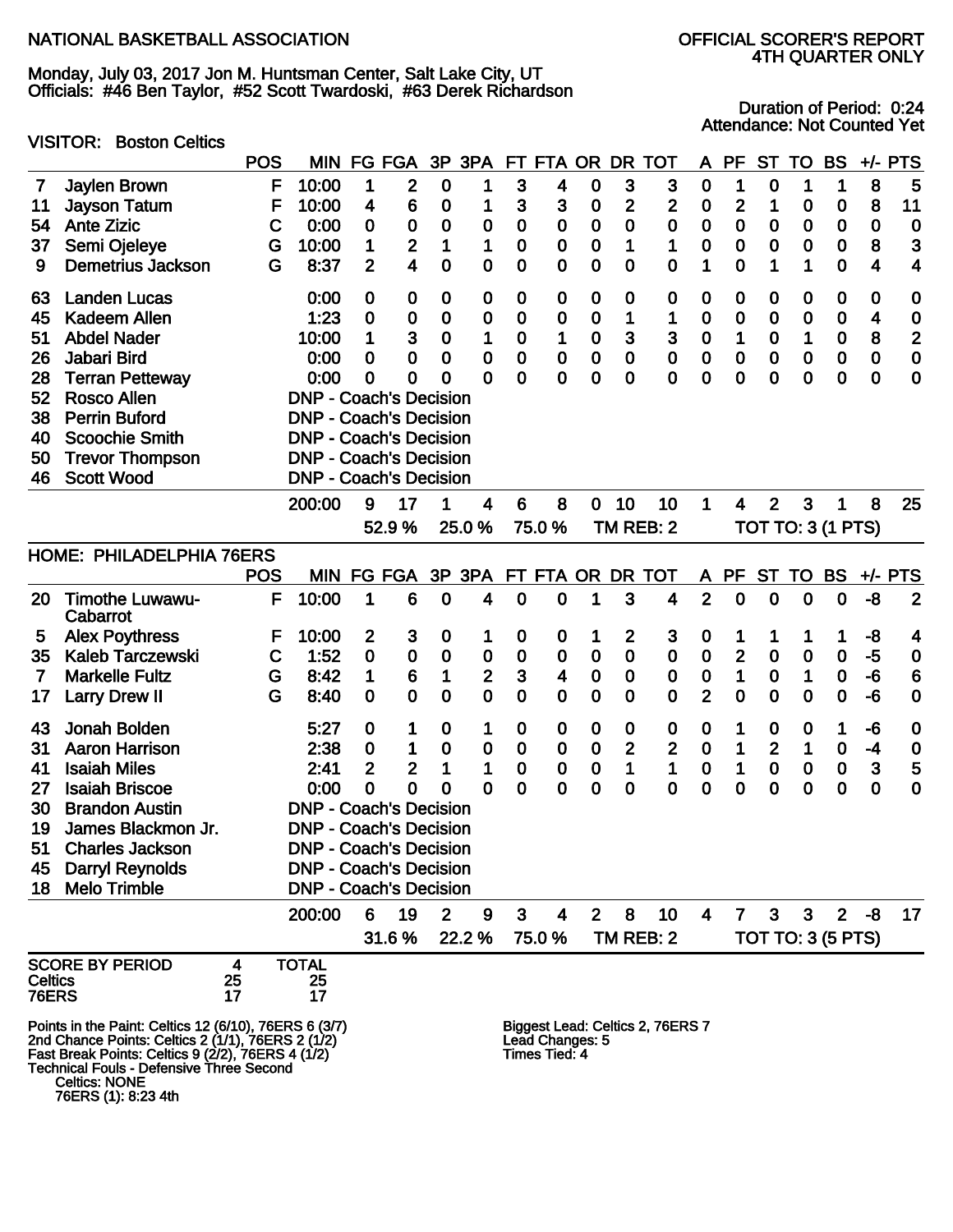Monday, July 03, 2017 Jon M. Huntsman Center, Salt Lake City, UT Officials: #46 Ben Taylor, #52 Scott Twardoski, #63 Derek Richardson

VISITOR: Boston Celtics

Duration of Half: 0:52 Attendance: Not Counted Yet

|                                                                                                                                                                                                                                                                                                                   |                                    | <b>POS</b> | <b>MIN</b>          | FG                            | <b>FGA</b>  | 3P             | 3PA              | <b>FT</b>        | <b>FTA</b>              | <b>OR</b>      | <b>DR</b>        | TOT              | A                | <b>PF</b>    | <b>ST</b>        | TO                        | <b>BS</b>   | $+/-$       | <b>PTS</b>     |
|-------------------------------------------------------------------------------------------------------------------------------------------------------------------------------------------------------------------------------------------------------------------------------------------------------------------|------------------------------------|------------|---------------------|-------------------------------|-------------|----------------|------------------|------------------|-------------------------|----------------|------------------|------------------|------------------|--------------|------------------|---------------------------|-------------|-------------|----------------|
| 7                                                                                                                                                                                                                                                                                                                 | Jaylen Brown                       |            | F<br>17:10          | 4                             | 6           | 1              | 2                | 3                | 6                       | $\bf{0}$       | 7                | 7                | $\bf{0}$         | 1            | $\bf{0}$         | 3                         | 1           | 8           | 12             |
| 11                                                                                                                                                                                                                                                                                                                | <b>Jayson Tatum</b>                |            | F<br>17:29          | 4                             | 9           | $\mathbf 0$    | 2                | 4                | 5                       | 1              | 4                | 5                | 1                | 4            | $\mathbf 2$      | 0                         | $\bf{0}$    | 10          | 12             |
| 54                                                                                                                                                                                                                                                                                                                | <b>Ante Zizic</b>                  |            | 7:00<br>С           | 1                             | 1           | 0              | $\bf{0}$         | 3                | 4                       | 0              | $\bf{0}$         | $\bf{0}$         | $\boldsymbol{0}$ | 1            | $\bf{0}$         | 1                         | $\mathbf 0$ | $-2$        | 5              |
| 37                                                                                                                                                                                                                                                                                                                | Semi Ojeleye                       |            | 16:56<br>G          | 1                             | 4           | 1              | 3                | $\mathbf 0$      | 0                       | 0              | $\overline{2}$   | $\overline{2}$   | $\mathbf 0$      | 0            | $\bf{0}$         | 0                         | $\bf{0}$    | 4           | 3              |
| 9                                                                                                                                                                                                                                                                                                                 | <b>Demetrius Jackson</b>           |            | 15:13<br>G          | 3                             | 6           | 0              | 1                | $\mathbf 0$      | 0                       | $\bf{0}$       | $\mathbf 0$      | $\mathbf 0$      | $\overline{2}$   | 0            | 1                | 1                         | $\mathbf 0$ | 9           | 6              |
| 63                                                                                                                                                                                                                                                                                                                | <b>Landen Lucas</b>                |            | 1:46                | $\mathbf 0$                   | 0           | 0              | $\boldsymbol{0}$ | $\bf{0}$         | 0                       | 0              | $\boldsymbol{0}$ | $\bf{0}$         | 0                | 0            | $\bf{0}$         | 0                         | 0           | -9          | $\bf{0}$       |
| 45                                                                                                                                                                                                                                                                                                                | <b>Kadeem Allen</b>                |            | 4:47                | $\bf{0}$                      | 1           | 0              | 0                | $\mathbf 0$      | 0                       | 0              | $\mathbf{2}$     | $\overline{2}$   | 0                | 1            | $\bf{0}$         | 0                         | $\bf{0}$    | -8          | $\bf{0}$       |
| 51                                                                                                                                                                                                                                                                                                                | <b>Abdel Nader</b>                 |            | 18:13               | 3                             | 6           | 0              | 2                | 1                | 4                       | $\bf{0}$       | $6\phantom{1}6$  | $6\phantom{1}6$  | $\bf{0}$         | $\mathbf{2}$ | 1                | $\overline{2}$            | $\bf{0}$    | $-5$        | $\overline{7}$ |
| 26                                                                                                                                                                                                                                                                                                                | Jabari Bird                        |            | 1:26                | 0                             | 0           | 0              | 0                | $\mathbf 0$      | $\bf{0}$                | $\bf{0}$       | $\bf{0}$         | $\mathbf 0$      | $\bf{0}$         | 1            | $\mathbf 0$      | $\mathbf 0$               | $\mathbf 0$ | $-2$        | $\mathbf 0$    |
| 28                                                                                                                                                                                                                                                                                                                | <b>Terran Petteway</b>             |            | 0:00                | 0                             | 0           | 0              | 0                | $\mathbf 0$      | 0                       | 0              | $\mathbf 0$      | $\mathbf 0$      | 0                | 0            | $\mathbf 0$      | 0                         | $\mathbf 0$ | $\mathbf 0$ | $\mathbf 0$    |
| 52                                                                                                                                                                                                                                                                                                                | <b>Rosco Allen</b>                 |            |                     | <b>DNP - Coach's Decision</b> |             |                |                  |                  |                         |                |                  |                  |                  |              |                  |                           |             |             |                |
| 38                                                                                                                                                                                                                                                                                                                | <b>Perrin Buford</b>               |            |                     | <b>DNP - Coach's Decision</b> |             |                |                  |                  |                         |                |                  |                  |                  |              |                  |                           |             |             |                |
| 40                                                                                                                                                                                                                                                                                                                | <b>Scoochie Smith</b>              |            |                     | <b>DNP - Coach's Decision</b> |             |                |                  |                  |                         |                |                  |                  |                  |              |                  |                           |             |             |                |
| 50                                                                                                                                                                                                                                                                                                                | <b>Trevor Thompson</b>             |            |                     | <b>DNP - Coach's Decision</b> |             |                |                  |                  |                         |                |                  |                  |                  |              |                  |                           |             |             |                |
| 46                                                                                                                                                                                                                                                                                                                | <b>Scott Wood</b>                  |            |                     | <b>DNP - Coach's Decision</b> |             |                |                  |                  |                         |                |                  |                  |                  |              |                  |                           |             |             |                |
|                                                                                                                                                                                                                                                                                                                   |                                    |            | 200:00              | 16                            | 33          | $\overline{2}$ | 10               | 11               | 19                      | 1              | 21               | 22               | 3                | 10           | 4                | 7                         | 1           | 1           | 45             |
|                                                                                                                                                                                                                                                                                                                   |                                    |            |                     |                               | 48.5%       |                | 20.0%            |                  | 57.9%                   |                |                  | TM REB: 5        |                  |              |                  | <b>TOT TO: 8 (10 PTS)</b> |             |             |                |
|                                                                                                                                                                                                                                                                                                                   | HOME: PHILADELPHIA 76ERS           |            |                     |                               |             |                |                  |                  |                         |                |                  |                  |                  |              |                  |                           |             |             |                |
|                                                                                                                                                                                                                                                                                                                   |                                    | <b>POS</b> |                     | MIN FG FGA                    |             |                | 3P 3PA           |                  |                         |                |                  | FT FTA OR DR TOT | A                | PF           | <b>ST</b>        | TO                        | <b>BS</b>   |             | $+/-$ PTS      |
| 20                                                                                                                                                                                                                                                                                                                | <b>Timothe Luwawu-</b><br>Cabarrot |            | F<br>18:46          | $\overline{2}$                | 9           | 1              | 6                | $\mathbf 0$      | 0                       | 1              | 5                | $6\phantom{1}6$  | 3                | $\mathbf 0$  | $\mathbf 0$      | 0                         | $\mathbf 0$ | 3           | 5              |
| 5                                                                                                                                                                                                                                                                                                                 | <b>Alex Poythress</b>              |            | 14:27<br>F          | 2                             | 4           | 0              | 2                | $\boldsymbol{0}$ | 0                       | 1              | 3                | 4                | 0                | 2            | 1                | 1                         |             | $2 - 14$    | 4              |
| 35                                                                                                                                                                                                                                                                                                                | <b>Kaleb Tarczewski</b>            |            | 4:24<br>$\mathbf C$ | $\mathbf 0$                   | $\mathbf 0$ | $\mathbf 0$    | $\mathbf 0$      | 1                | $\mathbf{2}$            | $\pmb{0}$      | $\bf{0}$         | $\bf{0}$         | $\bf{0}$         | 3            | $\bf{0}$         | 0                         | $\mathbf 0$ | $-11$       | 1              |
| 7                                                                                                                                                                                                                                                                                                                 | <b>Markelle Fultz</b>              |            | 13:28<br>G          | 3                             | 10          | 1              | $\frac{2}{2}$    | $\mathbf{3}$     | $\overline{\mathbf{4}}$ | $\pmb{0}$      | 1                | 1                | 1                | 1            | 1                | 1                         | 1           | $-3$        | 10             |
| 17                                                                                                                                                                                                                                                                                                                | <b>Larry Drew II</b>               |            | 15:03<br>G          | 1                             | 3           | 0              |                  | $\overline{0}$   | $\mathbf 0$             | $\mathbf 0$    | $\mathbf 0$      | $\mathbf 0$      | $\overline{2}$   | $\mathbf 0$  | $\mathbf 0$      | 0                         | 0           | $-4$        | $\overline{2}$ |
| 43                                                                                                                                                                                                                                                                                                                | Jonah Bolden                       |            | 11:43               | 3                             | 6           | 1              | 2                | $\bf{0}$         | 0                       | $\mathbf{2}$   | 1                | 3                | 0                | 4            | $\boldsymbol{0}$ | 0                         | 1           | 3           | 7              |
| 31                                                                                                                                                                                                                                                                                                                | <b>Aaron Harrison</b>              |            | 7:52                | 1                             | 3           | $\mathbf 0$    | 1                | 3                | $\overline{\mathbf{5}}$ | $\mathbf 0$    | $\mathbf{3}$     | 3                | 1                | $\mathbf{2}$ | $\mathbf{3}$     | $\mathbf{2}$              | $\bf{0}$    | $\bf{0}$    | 5              |
| 41                                                                                                                                                                                                                                                                                                                | <b>Isaiah Miles</b>                |            | 9:26                | 4                             | 4           | $\mathbf{2}$   | 2                | $\bf{0}$         | $\bf{0}$                | $\bf{0}$       | 5                | 5                | $\mathbf 0$      | $\mathbf{2}$ | $\pmb{0}$        | $\mathbf 0$               | $\bf{0}$    | 20          | 10             |
| 27                                                                                                                                                                                                                                                                                                                | <b>Isaiah Briscoe</b>              |            | 4:51                | 0                             | 1           | $\mathbf 0$    | 1                | 0                | $\overline{2}$          | $\mathbf 0$    | 1                | 1                | $\overline{2}$   | $\mathbf 0$  | 1                | 1                         | 0           | 1           | 0              |
| 30                                                                                                                                                                                                                                                                                                                | <b>Brandon Austin</b>              |            |                     | <b>DNP - Coach's Decision</b> |             |                |                  |                  |                         |                |                  |                  |                  |              |                  |                           |             |             |                |
| 19                                                                                                                                                                                                                                                                                                                | James Blackmon Jr.                 |            |                     | <b>DNP - Coach's Decision</b> |             |                |                  |                  |                         |                |                  |                  |                  |              |                  |                           |             |             |                |
| 51                                                                                                                                                                                                                                                                                                                | <b>Charles Jackson</b>             |            |                     | <b>DNP - Coach's Decision</b> |             |                |                  |                  |                         |                |                  |                  |                  |              |                  |                           |             |             |                |
| 45                                                                                                                                                                                                                                                                                                                | <b>Darryl Reynolds</b>             |            |                     | <b>DNP - Coach's Decision</b> |             |                |                  |                  |                         |                |                  |                  |                  |              |                  |                           |             |             |                |
| 18                                                                                                                                                                                                                                                                                                                | <b>Melo Trimble</b>                |            |                     | <b>DNP - Coach's Decision</b> |             |                |                  |                  |                         |                |                  |                  |                  |              |                  |                           |             |             |                |
|                                                                                                                                                                                                                                                                                                                   |                                    |            | 200:00              | 16                            | 40          | 5              | 18               | $\mathbf{7}$     | 13                      | $\overline{4}$ | 19               | 23               | 9                | 14           | 6                | 5                         |             | $4 - 1$     | 44             |
|                                                                                                                                                                                                                                                                                                                   |                                    |            |                     |                               | 40.0 %      |                | 27.8%            |                  | 53.8%                   |                |                  | TM REB: 5        |                  |              |                  | <b>TOT TO: 5 (8 PTS)</b>  |             |             |                |
|                                                                                                                                                                                                                                                                                                                   | <b>SCORE BY PERIOD</b>             | 3          | 4                   | <b>TOTAL</b>                  |             |                |                  |                  |                         |                |                  |                  |                  |              |                  |                           |             |             |                |
| <b>Celtics</b>                                                                                                                                                                                                                                                                                                    |                                    | 20         | 25                  | 45                            |             |                |                  |                  |                         |                |                  |                  |                  |              |                  |                           |             |             |                |
| <b>76ERS</b>                                                                                                                                                                                                                                                                                                      |                                    | 27         | 17                  | 44                            |             |                |                  |                  |                         |                |                  |                  |                  |              |                  |                           |             |             |                |
| Points in the Paint: Celtics 24 (12/19), 76ERS 14 (7/13)<br>Biggest Lead: Celtics 7, 76ERS 15<br>2nd Chance Points: Celtics 5 (2/2), 76ERS 4 (2/3)<br>Fast Break Points: Celtics 13 (4/4), 76ERS 11 (3/5)<br>Lead Changes: 6<br>Times Tied: 6<br>Technical Fouls - Defensive Three Second<br><b>Celtics: NONE</b> |                                    |            |                     |                               |             |                |                  |                  |                         |                |                  |                  |                  |              |                  |                           |             |             |                |

76ERS (1): 8:23 4th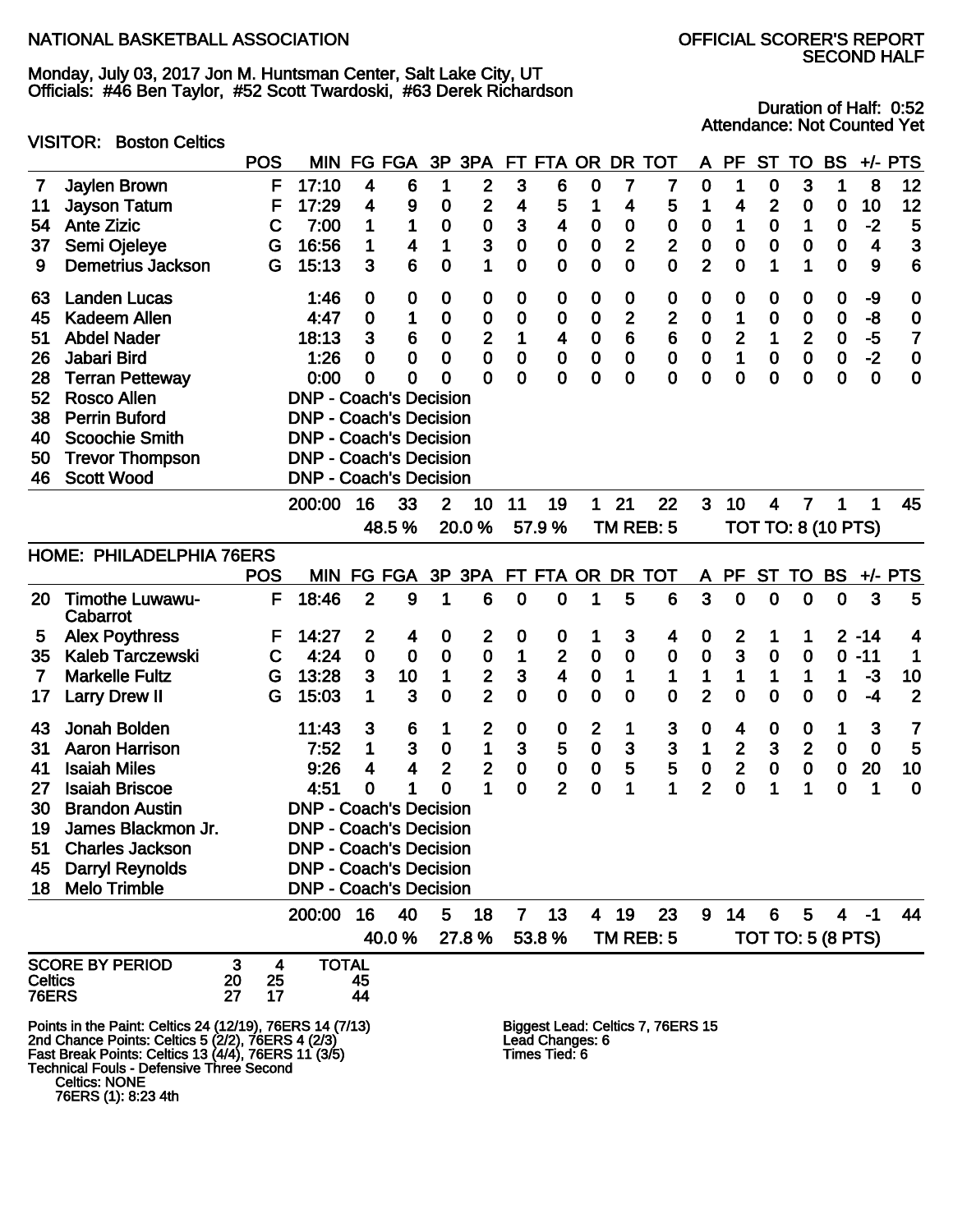|                | NATIONAL BASKETBALL ASSOCIATION<br><b>Boston Celtics at PHILADELPHIA 76ERS</b> |                               |                   | TEAM PR PRINTOUT<br><b>1ST QUARTER</b>                     |
|----------------|--------------------------------------------------------------------------------|-------------------------------|-------------------|------------------------------------------------------------|
|                | Monday, July 03, 2017 Jon M. Huntsman Center, Salt Lake City, UT               |                               |                   |                                                            |
|                | 76ERS Starters: Luwawu-Cabarrot Poythress Tarczewski Fultz Drew II             |                               |                   |                                                            |
|                | Celtics Starters: Brown Tatum Zizic Ojeleye Jackson                            |                               |                   |                                                            |
| Time           | <b>76ERS</b>                                                                   |                               |                   | <b>Score Lead Celtics</b>                                  |
| 10:00          |                                                                                | Start of 1st Period (5:08 PM) |                   |                                                            |
| 10:00<br>09:47 | Jump Ball Tarczewski vs. Zizic: Tip to Drew II<br>Fultz 13' Floating Jump Shot | 2-0                           | $+2$              |                                                            |
| 09:29          | <b>Fultz BLOCK</b>                                                             |                               |                   | MISS Jackson 3' Jump Shot                                  |
| 09:28<br>09:26 |                                                                                |                               |                   | <b>Jackson REBOUND</b><br>MISS Jackson 2' Layup            |
| 09:25          | <b>Tarczewski REBOUND</b>                                                      |                               |                   |                                                            |
| 09:23          |                                                                                |                               |                   | Tatum P.FOUL (P1.T1)                                       |
| 09:23          | Poythress Free Throw 1 of 2                                                    | $3-0$<br>4-0                  | $+3$<br>$+4$      |                                                            |
| 09:23<br>09:07 | Poythress Free Throw 2 of 2                                                    |                               |                   | MISS Ojeleye 2' Reverse Layup                              |
| 09:06          | <b>Poythress REBOUND</b>                                                       |                               |                   |                                                            |
| 08:52          | MISS Luwawu-Cabarrot 25' 3PT Jump Shot                                         |                               |                   |                                                            |
| 08:51<br>08:41 |                                                                                | 4-2                           |                   | <b>Brown REBOUND</b><br>+2 Brown 12' Turnaround Fadeaway   |
| 08:32          | <b>MISS Tarczewski 3' Layup</b>                                                |                               |                   |                                                            |
| 08:32          |                                                                                |                               |                   | <b>Zizic REBOUND</b>                                       |
| 08:27<br>08:26 | <b>Fultz BLOCK</b><br><b>Fultz REBOUND</b>                                     |                               |                   | MISS Jackson 2' Layup                                      |
| 08:18          | Luwawu-Cabarrot 2' Reverse Layup (Tarczewski)                                  | $6-2$                         | +4                |                                                            |
| 08:01          |                                                                                | 6-4                           |                   | +2 Tatum 1' Driving Finger Roll Layup                      |
| 07:49<br>07:29 | Fultz 25' 3PT Jump Shot (Tarczewski)                                           | $9 - 4$<br>$9-6$              | +5                | +3 Zizic 4' Driving Bank Hook Shot                         |
| 07:17          | Drew II 23' 3PT Jump Shot                                                      | $12-6$                        | +6                |                                                            |
| 06:56          |                                                                                |                               |                   | <b>Tatum Traveling Turnover #1</b>                         |
| 06:45<br>06:30 | MISS Fultz 3' Driving Floating Jump Shot<br>Tarczewski BLOCK                   |                               |                   | MISS Brown 2' Driving Layup                                |
| 06:30          |                                                                                |                               |                   | <b>Brown REBOUND</b>                                       |
| 06:29<br>06:29 | Luwawu-Cabarrot S.FOUL (P1.T1)                                                 | $12 - 7$                      |                   | +5 Brown Free Throw 1 of 2                                 |
| 06:29          |                                                                                | $12 - 8$                      |                   | +4 Brown Free Throw 2 of 2                                 |
| 06:10          | MISS Drew II 23' 3PT Jump Shot                                                 |                               |                   |                                                            |
| 06:09<br>05:58 |                                                                                | $12 - 11$                     |                   | <b>Tatum REBOUND</b><br>+1 Brown 25' 3PT Jump Shot (Tatum) |
| 05:50          | MISS Tarczewski 2' Layup                                                       |                               |                   | <b>Zizic BLOCK</b>                                         |
| 05:49          |                                                                                |                               |                   | <b>Tatum REBOUND</b>                                       |
| 05:42<br>05:42 | Tarczewski REBOUND                                                             |                               |                   | MISS Tatum 20' Jump Shot                                   |
| 05:34          | <b>Fultz Lost Ball Turnover #1</b>                                             |                               |                   | <b>Tatum STEAL</b>                                         |
| 05:26          |                                                                                | $12 - 13$                     |                   | -1* Brown 2' Driving Layup                                 |
| 05:24<br>05:24 | TIMEOUT (1)<br><b>SUB: Bolden FOR Tarczewski</b>                               |                               |                   |                                                            |
| 05:24          | <b>SUB: Harrison FOR Fultz</b>                                                 |                               |                   |                                                            |
| 05:24          |                                                                                |                               |                   | <b>SUB: Lucas FOR Zizic</b>                                |
| 05:24<br>05:12 | MISS Bolden 24' 3PT Jump Shot                                                  |                               |                   | SUB: K. Allen FOR Jackson                                  |
| 05:11          |                                                                                |                               |                   | <b>Brown REBOUND</b>                                       |
| 05:07          |                                                                                |                               |                   | Celtics Turnover: 5 Second Inbound (T#2)                   |
| 04:53<br>04:52 | MISS Luwawu-Cabarrot 6' Jump Shot                                              |                               |                   | <b>Brown REBOUND</b>                                       |
| 04:44          |                                                                                |                               |                   | MISS Tatum 24' 3PT Jump Shot                               |
| 04:43<br>04:43 | Bolden L.B.FOUL (P1.T2)                                                        |                               |                   |                                                            |
| 04:33          |                                                                                | $12 - 15$                     | -3                | <b>SUB: Nader FOR Ojeleye</b><br>Nader 1' Layup (Lucas)    |
| 04:13          | Poythress 24' 3PT Jump Shot (Harrison)                                         | $15 - 15$                     | <b>TIE</b>        |                                                            |
| 04:00<br>03:59 | <b>Bolden BLOCK</b><br><b>Drew II REBOUND</b>                                  |                               |                   | <b>MISS Brown 2' Layup</b>                                 |
| 03:45          | Poythress Bad Pass Turnover #2                                                 |                               |                   | <b>Lucas STEAL</b>                                         |
| 03:43          |                                                                                |                               |                   | Lucas Out of Bounds Lost Ball Turnover #3                  |
| 03:33<br>03:33 | <b>Luwawu-Cabarrot Free Throw Technical</b>                                    | 16-15                         | $+1$ <sup>*</sup> | Celtics T.Foul (Def. 3 Sec Lucas)                          |
| 03:33          |                                                                                |                               |                   | <b>SUB: Bird FOR Brown</b>                                 |
| 03:33          |                                                                                |                               |                   | <b>SUB: Ojeleye FOR Tatum</b>                              |
| 03:33<br>03:33 | <b>SUB: Miles FOR Poythress</b>                                                |                               |                   | <b>SUB: Zizic FOR Lucas</b>                                |
| 03:30          | Luwawu-Cabarrot 1'Layup (Drew II)                                              | $18 - 15$                     | $+3$              |                                                            |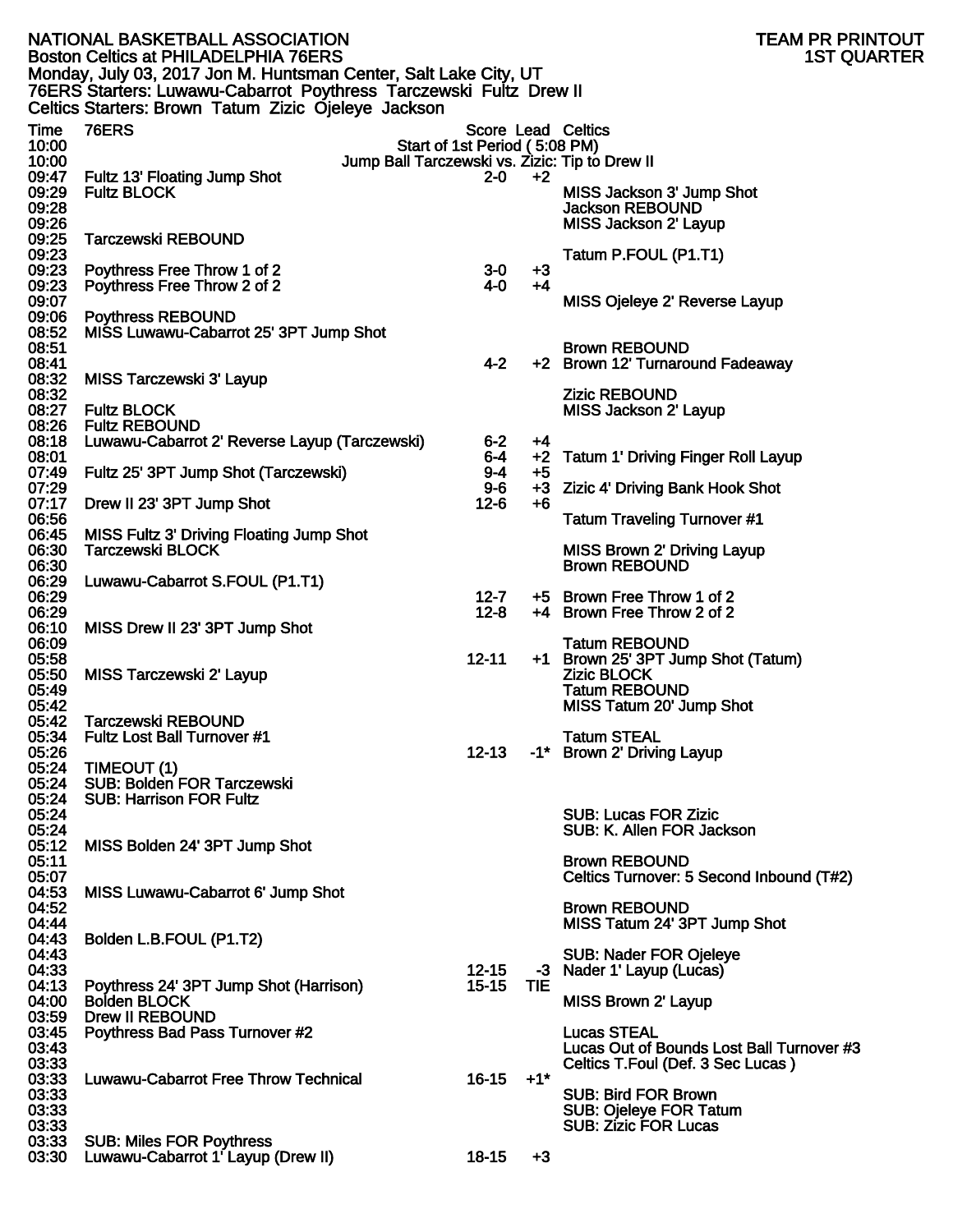|                                 | NATIONAL BASKETBALL ASSOCIATION<br><b>Boston Celtics at PHILADELPHIA 76ERS</b>                                                                                                                |                        |        | TEAM PR PRINTOUT<br><b>1ST QUARTER</b>                                                   |
|---------------------------------|-----------------------------------------------------------------------------------------------------------------------------------------------------------------------------------------------|------------------------|--------|------------------------------------------------------------------------------------------|
|                                 | Monday, July 03, 2017 Jon M. Huntsman Center, Salt Lake City, UT<br>76ERS Starters: Luwawu-Cabarrot Poythress Tarczewski Fultz Drew II<br>Celtics Starters: Brown Tatum Zizic Ojeleye Jackson |                        |        |                                                                                          |
| Time<br>03:08<br>03:08<br>03:08 | <b>76ERS</b><br>Miles P.FOUL (P1.T3)                                                                                                                                                          |                        |        | Score Lead Celtics<br>MISS Zizic 2' Layup<br><b>Zizic REBOUND</b>                        |
| 03:08<br>02:53                  | <b>SUB: Briscoe FOR Drew II</b>                                                                                                                                                               | 18-17                  |        | +1 Zizic 2' Layup                                                                        |
| 02:40<br>02:38<br>02:38         | <b>MISS Briscoe 2' Driving Bank Shot</b><br><b>Bolden REBOUND</b><br>MISS Bolden 3' Tip Layup Shot                                                                                            |                        |        |                                                                                          |
| 02:38<br>02:30                  |                                                                                                                                                                                               |                        |        | K. Allen REBOUND<br>MISS Bird 23' 3PT Jump Shot                                          |
| 02:30<br>02:30                  | Harrison L.B.FOUL (P1.T4)                                                                                                                                                                     |                        |        | TIMEOUT (1)                                                                              |
| 02:30<br>02:30<br>02:30         | <b>SUB: Fultz FOR Luwawu-Cabarrot</b>                                                                                                                                                         |                        |        | MISS ZizicFree Throw 1 of 2<br>MISS ZizicFree Throw 2 of 2                               |
| 02:30<br>02:16                  | <b>Miles REBOUND</b><br><b>Fultz Traveling Turnover #3</b>                                                                                                                                    |                        |        |                                                                                          |
| 01:56<br>01:38                  | Bolden 21' Jump Shot                                                                                                                                                                          | 18-20<br>20-20         | TIE.   | -2* Bird 23' 3PT Jump Shot (K. Allen)                                                    |
| 01:20<br>01:19                  | <b>Bolden BLOCK</b><br><b>Miles REBOUND</b>                                                                                                                                                   |                        |        | MISS Nader 7' Jump Shot                                                                  |
| 01:16<br>01:16                  | Harrison Free Throw 1 of 2                                                                                                                                                                    | $21 - 20$              | $+1$ * | K. Allen S.FOUL (P1.T2)                                                                  |
| 01:16<br>01:05                  | Harrison Free Throw 2 of 2                                                                                                                                                                    | $22 - 20$<br>$22 - 22$ | $+2$   | TIE K. Allen 3' Layup (Ojeleye)                                                          |
| :54.8<br>:54.7                  | MISS Bolden 24' 3PT Jump Shot                                                                                                                                                                 |                        |        | <b>Nader REBOUND</b>                                                                     |
| :41.4<br>:27.9                  | MISS Miles 22' Jump Shot                                                                                                                                                                      | $22 - 24$              | $-2^*$ | Nader 1' Driving Finger Roll Layup                                                       |
| :26.8<br>:07.9<br>:07.9         |                                                                                                                                                                                               |                        |        | <b>Zizic REBOUND</b><br>Ojeleye Offensive Charge T.FOUL Foul<br>Ojeleye Foul Turnover #4 |
| :01.9                           | MISS Fultz 25' 3PT Jump Shot                                                                                                                                                                  |                        |        |                                                                                          |

:00.9 Harrison REBOUND

:00.4 MISS Harrison 14' Fadeaway Jumper

End of 1st Period ( 5:29 PM)

BIG HOME LEAD 6 \*LEAD CHANGES 5 **BIG VISITOR LEAD 3** 3 FOR 5 PTS TURNOVERS 4 FOR 2 PTS 7/20 FOR 35.0% FIELD GOALS 10/21 FOR 47.6% OFF: 2 DEF: 7 REBOUNDS OFF: 3 DEF: 9

Fultz. Luwawu-Cabarrot. Poythress: 5 HIGH SCORER Brown: 9 Miles. Tarczewski: 2 HIGH REBOUNDER Brown: 4 Tarczewski: 2 HIGH ASSISTS 4 TIED: 1

FREE THROWS 2/4 FOR 50.0%<br>REBOUNDS OFF: 3 DEF: 9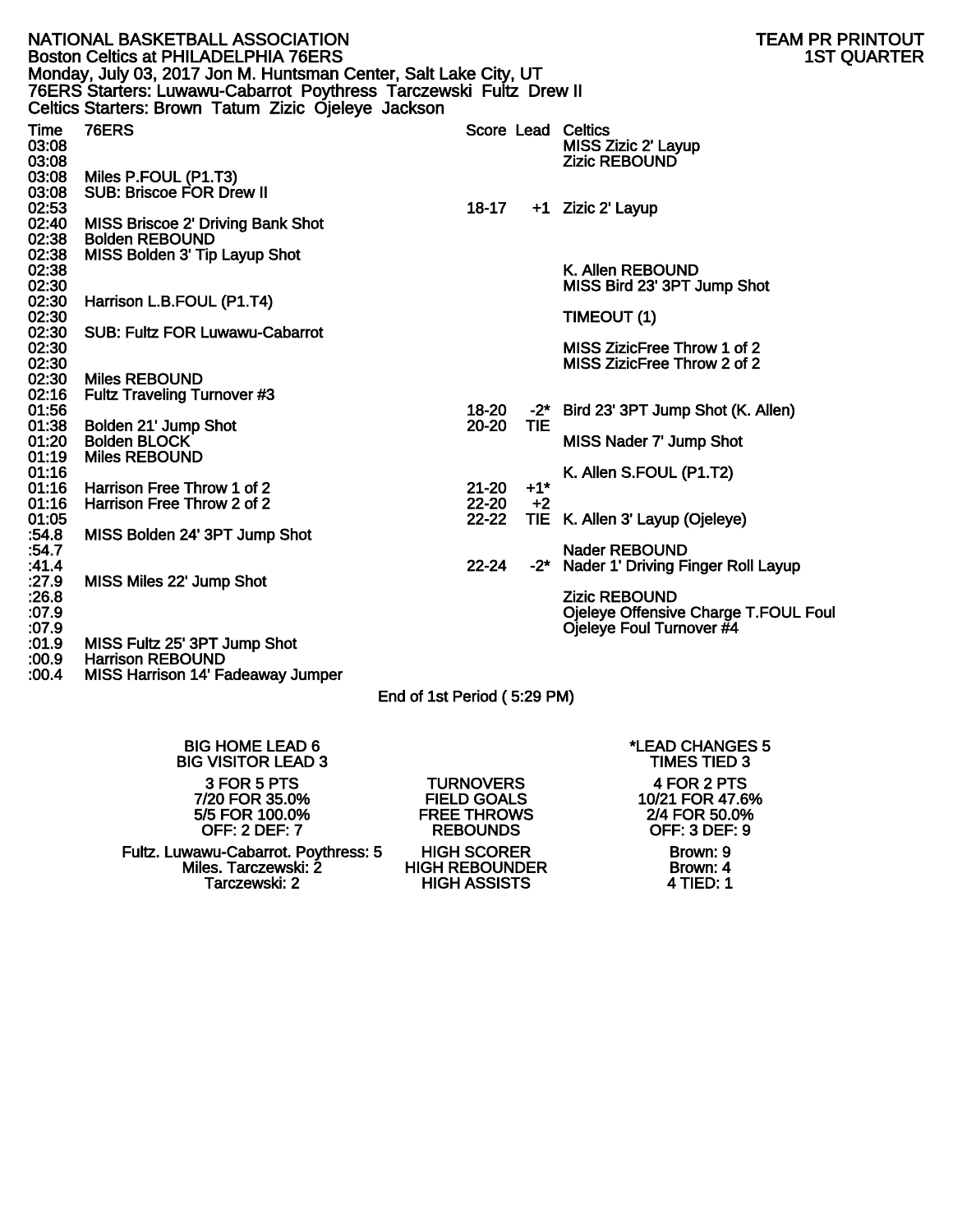|                | NATIONAL BASKETBALL ASSOCIATION                                                                                 |                                           |          | TEAM PR PRINTOUT                                                           |
|----------------|-----------------------------------------------------------------------------------------------------------------|-------------------------------------------|----------|----------------------------------------------------------------------------|
|                | <b>Boston Celtics at PHILADELPHIA 76ERS</b><br>Monday, July 03, 2017 Jon M. Huntsman Center, Salt Lake City, UT |                                           |          | <b>2ND QUARTER</b>                                                         |
|                | 76ERS Starters: Harrison Fultz Tarczewski Briscoe Miles                                                         |                                           |          |                                                                            |
|                | Celtics Starters: Zizic Jackson Brown Nader Tatum                                                               |                                           |          |                                                                            |
| Time           | <b>76ERS</b>                                                                                                    |                                           |          | Score Lead Celtics                                                         |
| 10:00          |                                                                                                                 | Start of 2nd Period (5:32 PM)             |          |                                                                            |
| 10:00<br>09:38 |                                                                                                                 | 22-26                                     |          | Celtics Violation: Delay of game Violation<br>-4 Nader 7' Pullup Jump Shot |
| 09:25          | <b>Briscoe Bad Pass Turnover #4</b>                                                                             |                                           |          | <b>Tatum STEAL</b>                                                         |
| 09:21          |                                                                                                                 | 22-28                                     |          | -6 Brown Dunk (Tatum)                                                      |
| 09:05<br>08:59 | <b>Fultz Bad Pass Turnover #5</b>                                                                               | $22 - 31$                                 | -9       | <b>Brown STEAL</b><br>Brown 24' 3PT Jump Shot (Nader)                      |
| 08:44          | Fultz 23' Pullup Jump Shot                                                                                      | 24-31                                     | -7       |                                                                            |
| 08:34          | Briscoe S.FOUL (P1.T1)                                                                                          |                                           |          |                                                                            |
| 08:34<br>08:34 |                                                                                                                 | 24-32                                     |          | MISS BrownFree Throw 1 of 2<br>-8 Brown Free Throw 2 of 2                  |
| 08:23          | MISS Harrison 25' 3PT Jump Shot                                                                                 |                                           |          |                                                                            |
| 08:23          | <b>Tarczewski REBOUND</b>                                                                                       |                                           |          |                                                                            |
| 08:21          |                                                                                                                 |                                           |          | Jackson P.FOUL (P1.T1)                                                     |
| 08:21<br>08:16 | MISS Fultz 24' 3PT Jump Shot                                                                                    |                                           |          | <b>SUB: Ojeleye FOR Nader</b>                                              |
| 08:16          |                                                                                                                 |                                           |          | <b>Zizic REBOUND</b>                                                       |
| 08:15          | <b>SUB: Drew II FOR Fultz</b>                                                                                   |                                           |          |                                                                            |
| 08:15<br>08:05 |                                                                                                                 | Jump Ball Briscoe vs. Zizic: Tip to Tatum |          | MISS Brown 22' Jump Shot                                                   |
| 08:04          | <b>Briscoe REBOUND</b>                                                                                          |                                           |          |                                                                            |
| 07:59          | <b>Briscoe Bad Pass Turnover #6</b>                                                                             |                                           |          | <b>Jackson STEAL</b>                                                       |
| 07:53<br>07:47 | Tarczewski Dunk (Drew II)                                                                                       | 24-34<br>26-34                            | -8       | -10 Brown 3' Layup (Jackson)                                               |
| 07:38          |                                                                                                                 |                                           |          | <b>MISS Brown 1' Layup</b>                                                 |
| 07:38          | Miles L.B.FOUL (P2.T2)                                                                                          |                                           |          |                                                                            |
| 07:38<br>07:38 | <b>SUB: Poythress FOR Miles</b>                                                                                 |                                           |          | <b>SUB: Lucas FOR Zizic</b>                                                |
| 07:22          |                                                                                                                 |                                           |          | <b>Brown Offensive Charge T.FOUL Foul</b>                                  |
| 07:22          |                                                                                                                 |                                           |          | Brown Foul Turnover #5                                                     |
| 07:22          |                                                                                                                 |                                           |          | <b>SUB: Petteway FOR Brown</b>                                             |
| 07:06<br>07:06 | <b>SUB: Bolden FOR Tarczewski</b>                                                                               |                                           |          | Petteway P.FOUL (P1.T2)                                                    |
| 07:01          | Drew II 26' 3PT Jump Shot                                                                                       | 29-34                                     | -5       |                                                                            |
| 06:51          | <b>Drew II STEAL</b>                                                                                            |                                           |          | Petteway Bad Pass Turnover #6                                              |
| 06:50<br>06:40 | <b>MISS Harrison 3' Jump Shot</b>                                                                               |                                           |          | Jackson P.FOUL (P2.T3)<br>Lucas BLOCK                                      |
| 06:38          |                                                                                                                 |                                           |          | <b>Petteway REBOUND</b>                                                    |
| 06:36          |                                                                                                                 | 29-36                                     |          | -7 Ojeleye Dunk (Petteway)                                                 |
| 06:09<br>06:08 | MISS Drew II 16' Jump Shot<br>76ERS Shot Clock Turnover #7                                                      |                                           |          |                                                                            |
| 05:54          |                                                                                                                 |                                           |          | MISS Tatum 6' Turnaround Fadeaway Shot                                     |
| 05:53          |                                                                                                                 |                                           |          | <b>Lucas REBOUND</b>                                                       |
| 05:53<br>05:53 | Bolden S.FOUL (P2.T3)                                                                                           | <b>Timeout: Regular</b>                   |          |                                                                            |
| 05:53          | <b>SUB: Luwawu-Cabarrot FOR Harrison</b>                                                                        |                                           |          |                                                                            |
| 05:53          |                                                                                                                 |                                           |          | MISS LucasFree Throw 1 of 2                                                |
| 05:53<br>05:42 | Luwawu-Cabarrot 2' Cutting Layup Shot (Bolden)                                                                  | 29-37<br>$31 - 37$                        | -8<br>-6 | Lucas Free Throw 2 of 2                                                    |
| 05:21          | Luwawu-Cabarrot P.FOUL (P2.T4)                                                                                  |                                           |          |                                                                            |
| 05:11          |                                                                                                                 | $31 - 39$                                 | -8       | Tatum 13' Fadeaway Jumper                                                  |
| 04:54<br>04:45 | Luwawu-Cabarrot 3' Driving Floating Jump Shot                                                                   | 33-39                                     | -6       | MISS Jackson 24' 3PT Pullup Jump Shot                                      |
| 04:45          | <b>Poythress REBOUND</b>                                                                                        |                                           |          |                                                                            |
| 04:33          | MISS Poythress 2' Layup                                                                                         |                                           |          |                                                                            |
| 04:33<br>04:33 | <b>Poythress REBOUND</b><br>MISS Poythress 2' Tip Layup Shot                                                    |                                           |          |                                                                            |
| 04:32          |                                                                                                                 |                                           |          | <b>Lucas REBOUND</b>                                                       |
| 04:27          | <b>Bolden BLOCK</b>                                                                                             |                                           |          | MISS Jackson 4' Jump Shot                                                  |
| 04:27          |                                                                                                                 |                                           |          | <b>SUB: Brown FOR Ojeleye</b>                                              |
| 04:27<br>04:27 |                                                                                                                 |                                           |          | <b>SUB: Nader FOR Jackson</b><br><b>SUB: Zizic FOR Lucas</b>               |
| 04:27          |                                                                                                                 |                                           |          | SUB: K. Allen FOR Petteway                                                 |
| 04:16          |                                                                                                                 |                                           |          | <b>MISS Nader 6' Fadeaway Jumper</b>                                       |
| 04:15<br>04:12 | <b>Poythress REBOUND</b><br><b>Briscoe Bad Pass Turnover #8</b>                                                 |                                           |          | <b>Tatum STEAL</b>                                                         |
|                |                                                                                                                 |                                           |          |                                                                            |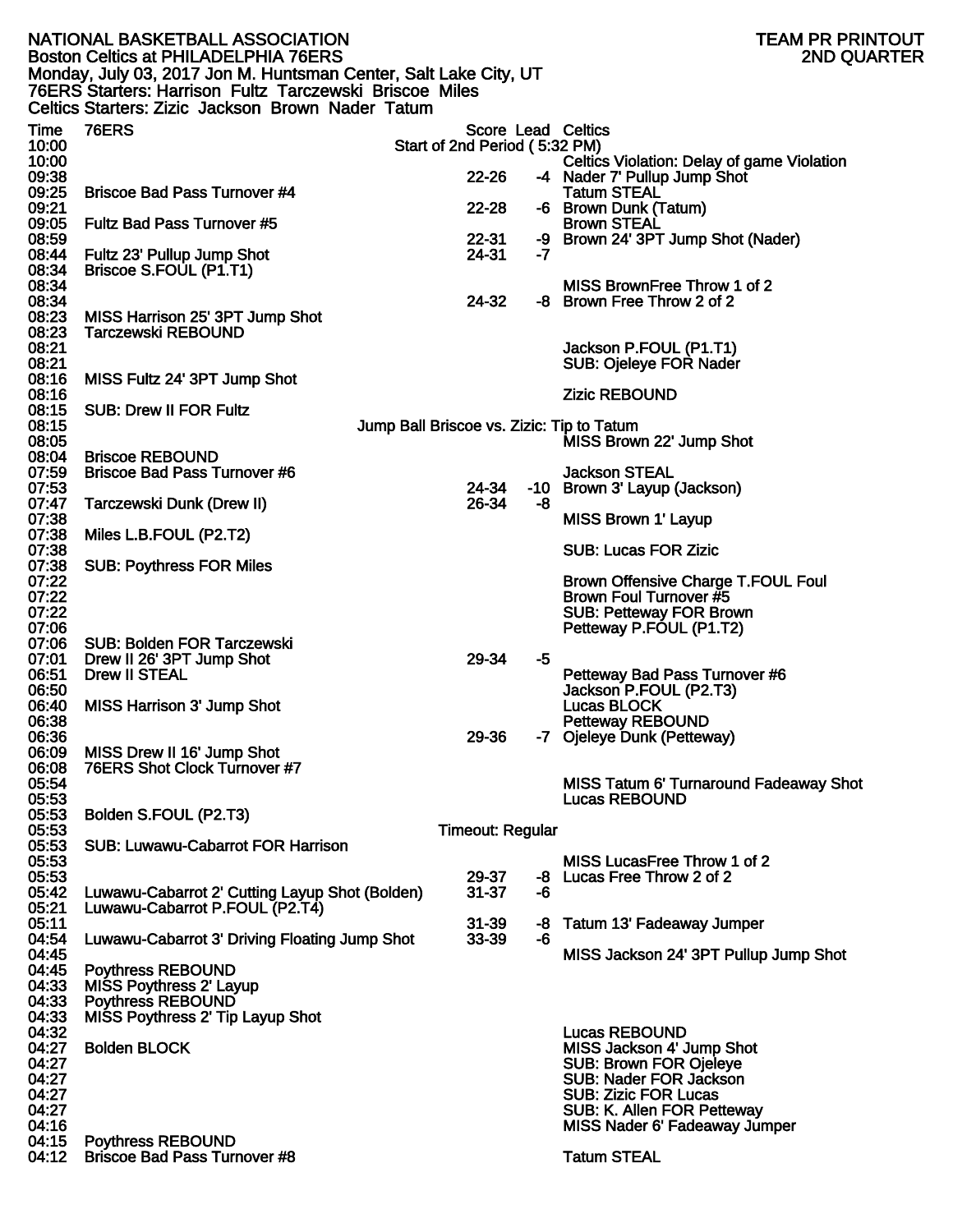|                                  | NATIONAL BASKETBALL ASSOCIATION<br><b>Boston Celtics at PHILADELPHIA 76ERS</b><br>Monday, July 03, 2017 Jon M. Huntsman Center, Salt Lake City, UT<br>76ERS Starters: Harrison Fultz Tarczewski Briscoe Miles<br>Celtics Starters: Zizic Jackson Brown Nader Tatum |           |      | TEAM PR PRINTOUT<br><b>2ND QUARTER</b>                                                          |
|----------------------------------|--------------------------------------------------------------------------------------------------------------------------------------------------------------------------------------------------------------------------------------------------------------------|-----------|------|-------------------------------------------------------------------------------------------------|
| Time<br>04:11<br>04:11           | <b>76ERS</b><br>Luwawu-Cabarrot P.FOUL (P3.PN)<br><b>SUB: Tarczewski FOR Poythress</b>                                                                                                                                                                             |           |      | <b>Score Lead Celtics</b>                                                                       |
| 03:54<br>03:54                   |                                                                                                                                                                                                                                                                    |           |      | Brown OFF.Foul (P1)<br><b>Brown Foul Turnover #7</b>                                            |
| 03:44<br>03:44<br>03:32<br>03:32 | MISS Luwawu-Cabarrot 25' 3PT Jump Shot                                                                                                                                                                                                                             |           |      | <b>Brown REBOUND</b><br>MISS K. Allen 3' Layup<br><b>Zizic REBOUND</b>                          |
| <b>03:30</b><br>03:22<br>03:20   | <b>SUB: Harrison FOR Briscoe</b><br><b>Tarczewski BLOCK</b><br><b>Drew II REBOUND</b>                                                                                                                                                                              |           |      | MISS Zizic 4' Jump Shot                                                                         |
| 03:06<br>03:05<br>02:52          | MISS Drew II 20' Fadeaway Jumper<br><b>Harrison STEAL</b>                                                                                                                                                                                                          |           |      | K. Allen REBOUND<br>Nader Lost Ball Turnover #8                                                 |
| 02:48<br>02:48                   | Harrison Running Dunk (Drew II)                                                                                                                                                                                                                                    | $35 - 39$ | -4   | TIMEOUT (2)                                                                                     |
| 02:48<br>02:36<br>02:24          |                                                                                                                                                                                                                                                                    | $35 - 42$ |      | <b>SUB: Lucas FOR Zizic</b><br>-7 Tatum 23' 3PT Jump Shot (K. Allen)<br>K. Allen S.FOUL (P2.T4) |
| 02:24<br>02:24                   | Luwawu-Cabarrot Free Throw 1 of 2<br><b>SUB: Poythress FOR Bolden</b>                                                                                                                                                                                              | 36-42     | -6   |                                                                                                 |
| 02:24<br>02:09                   | Luwawu-Cabarrot Free Throw 2 of 2                                                                                                                                                                                                                                  | $37 - 42$ | -5   | MISS Tatum 24' 3PT Jump Shot                                                                    |
| 02:09<br>01:53<br>01:43          | <b>Poythress STEAL</b><br>Harrison 23' 3PT Jump Shot (Luwawu-Cabarrot)                                                                                                                                                                                             | 40-42     | $-2$ | <b>Lucas REBOUND</b><br>K. Allen Bad Pass Turnover #9                                           |
| 01:33<br>01:33<br>01:33          |                                                                                                                                                                                                                                                                    |           |      | Brown OFF.Foul (P2)<br><b>Brown Foul Turnover #10</b><br>SUB: Jackson FOR K. Allen              |
| 01:29<br>01:12                   | TIMEOUT (2)<br><b>MISS Poythress 2' Reverse Layup</b>                                                                                                                                                                                                              |           |      |                                                                                                 |
| 01:11<br>:56.4<br>:41.9          | MISS Luwawu-Cabarrot 24' 3PT Jump Shot                                                                                                                                                                                                                             | 40-44     |      | <b>Brown REBOUND</b><br>-4 Tatum Driving Dunk                                                   |
| :40.9<br>:33.1                   |                                                                                                                                                                                                                                                                    |           |      | <b>Lucas REBOUND</b><br>Brown Out of Bounds - Bad Pass Turnover<br>Turnover #11                 |
| :10.7                            | :18.4 Drew II 11' Turnaround Fadeaway                                                                                                                                                                                                                              | 42-44     | $-2$ | TIMEOUT (3)                                                                                     |
| :10.7<br>:03.9                   | <b>SUB: Bolden FOR Tarczewski</b>                                                                                                                                                                                                                                  |           |      | MISS Jackson 25' 3PT Jump Shot                                                                  |
| :03.8<br>:00.1                   | <b>Luwawu-Cabarrot REBOUND</b><br>Poythress 2' Running Layup (Luwawu-Cabarrot)                                                                                                                                                                                     | 44-44 TIE |      |                                                                                                 |
|                                  | End of 2nd Period (5:59 PM)                                                                                                                                                                                                                                        |           |      |                                                                                                 |
|                                  |                                                                                                                                                                                                                                                                    |           |      |                                                                                                 |

| <b>BIG HOME LEAD 0</b><br><b>BIG VISITOR LEAD 10</b> |                       | *LEAD CHANGES 0<br><b>TIMES TIED 1</b> |
|------------------------------------------------------|-----------------------|----------------------------------------|
| 5 FOR 8 PTS                                          | <b>TURNOVERS</b>      | 7 FOR 10 PTS                           |
| 9/19 FOR 47.4%                                       | <b>FIELD GOALS</b>    | 8/18 FOR 44.4%                         |
| 2/2 FOR 100.0%                                       | <b>FREE THROWS</b>    | 2/4 FOR 50.0%                          |
| <b>OFF: 2 DEF: 5</b>                                 | <b>REBOUNDS</b>       | <b>OFF: 3 DEF: 7</b>                   |
| Luwawu-Cabarrot: 6                                   | <b>HIGH SCORER</b>    | Brown: 8                               |
| Poythress: 3                                         | <b>HIGH REBOUNDER</b> | Lucas: 4                               |
| Drew II. Luwawu-Cabarrot: 2                          | <b>HIGH ASSISTS</b>   | 5 TIED: 1                              |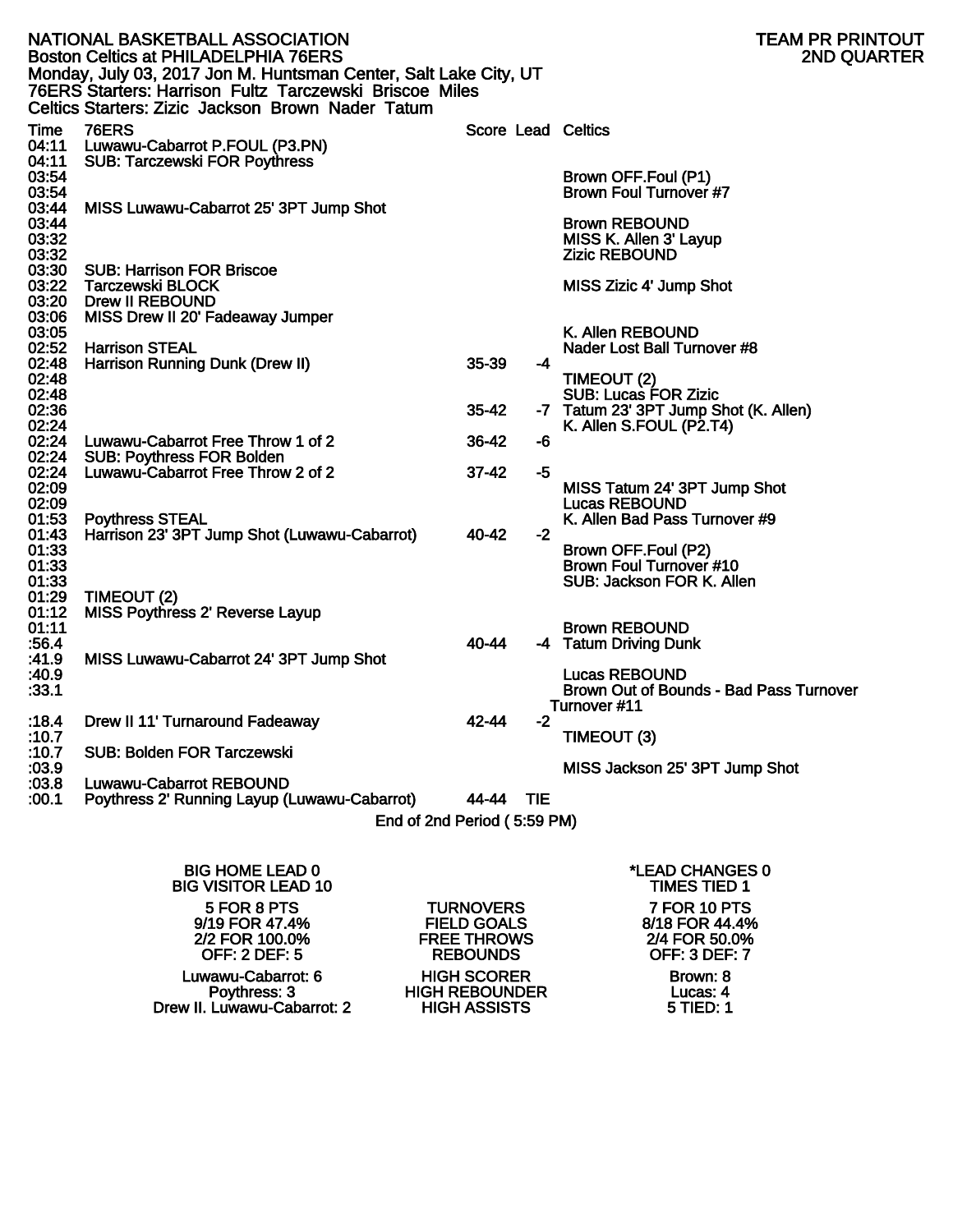|                                                                                                                                                                                               | NATIONAL BASKETBALL ASSOCIATION<br><b>Boston Celtics at PHILADELPHIA 76ERS</b> |                               |            | TEAM PR PRINTOUT<br><b>3RD QUARTER</b>                                            |  |  |
|-----------------------------------------------------------------------------------------------------------------------------------------------------------------------------------------------|--------------------------------------------------------------------------------|-------------------------------|------------|-----------------------------------------------------------------------------------|--|--|
| Monday, July 03, 2017 Jon M. Huntsman Center, Salt Lake City, UT<br>76ERS Starters: Drew II Tarczewski Poythress Fultz Luwawu-Cabarrot<br>Celtics Starters: Zizic Brown Jackson Tatum Ojeleye |                                                                                |                               |            |                                                                                   |  |  |
| Time<br>10:00                                                                                                                                                                                 | <b>76ERS</b>                                                                   | Start of 3rd Period (6:09 PM) |            | Score Lead Celtics                                                                |  |  |
| 09:39                                                                                                                                                                                         | Tarczewski S.FOUL (P1.T1)                                                      |                               |            |                                                                                   |  |  |
| 09:39                                                                                                                                                                                         |                                                                                | 44-45<br>44-46                |            | -1 Zizic Free Throw 1 of 2                                                        |  |  |
| 09:39<br>09:24                                                                                                                                                                                | Fultz 4' Driving Floating Jump Shot                                            | 46-46                         | <b>TIE</b> | -2 Zizic Free Throw 2 of 2                                                        |  |  |
| 09:13                                                                                                                                                                                         | <b>Poythress BLOCK</b>                                                         |                               |            | <b>MISS Tatum 7' Fadeaway Jumper</b>                                              |  |  |
| 09:12<br>09:07                                                                                                                                                                                |                                                                                | 46-49                         |            | <b>Tatum REBOUND</b>                                                              |  |  |
| 08:49                                                                                                                                                                                         | MISS Drew II 25' 3PT Jump Shot                                                 |                               |            | -3 Brown 24' 3PT Jump Shot                                                        |  |  |
| 08:48                                                                                                                                                                                         |                                                                                |                               |            | <b>Tatum REBOUND</b>                                                              |  |  |
| 08:43<br>08:33                                                                                                                                                                                | MISS Luwawu-Cabarrot 23' 3PT Jump Shot                                         | 46-51                         |            | -5 Zizic 2' Running Layup (Tatum)                                                 |  |  |
| 08:32                                                                                                                                                                                         |                                                                                |                               |            | <b>Brown REBOUND</b>                                                              |  |  |
| 08:26                                                                                                                                                                                         |                                                                                | 46-53                         |            | -7 Brown 3' Driving Layup                                                         |  |  |
| 08:13<br>08:13                                                                                                                                                                                | Tarczewski Free Throw 1 of 2                                                   | 47-53                         | -6         | Zizic S.FOUL (P1.T1)                                                              |  |  |
| 08:13                                                                                                                                                                                         |                                                                                |                               |            | <b>SUB: Nader FOR Tatum</b>                                                       |  |  |
| 08:13<br>08:12                                                                                                                                                                                | MISS TarczewskiFree Throw 2 of 2                                               |                               |            | Ojeleye REBOUND                                                                   |  |  |
| 07:49                                                                                                                                                                                         |                                                                                |                               |            | MISS Nader 25' 3PT Jump Shot                                                      |  |  |
| 07:49                                                                                                                                                                                         | <b>Fultz REBOUND</b>                                                           |                               |            |                                                                                   |  |  |
| 07:38<br>07:38                                                                                                                                                                                | MISS Poythress 24' 3PT Jump Shot                                               |                               |            | <b>Brown REBOUND</b>                                                              |  |  |
| 07:28                                                                                                                                                                                         |                                                                                |                               |            | <b>SUB: Lucas FOR Zizic</b>                                                       |  |  |
| 07:28                                                                                                                                                                                         | <b>SUB: Miles FOR Tarczewski</b>                                               |                               |            |                                                                                   |  |  |
| 07:25<br>07:25                                                                                                                                                                                | <b>Fultz STEAL</b>                                                             |                               |            | Jump Ball Fultz vs. Brown: Tip to Luwawu-Cabarrot<br>Brown Lost Ball Turnover #12 |  |  |
| 07:22                                                                                                                                                                                         | Drew II 2' Running Layup (Luwawu-Cabarrot)                                     | 49-53                         | -4         |                                                                                   |  |  |
| 07:07<br>07:07                                                                                                                                                                                | <b>Luwawu-Cabarrot REBOUND</b>                                                 |                               |            | MISS Jackson 24' 3PT Jump Shot                                                    |  |  |
| 06:54                                                                                                                                                                                         | Fultz 23' Jump Shot                                                            | $51 - 53$                     | $-2$       |                                                                                   |  |  |
| 06:33                                                                                                                                                                                         |                                                                                |                               |            | MISS Brown 17' Pullup Jump Shot                                                   |  |  |
| 06:33<br>06:20                                                                                                                                                                                | <b>Poythress REBOUND</b><br>MISS Fultz 23' Jump Shot                           |                               |            |                                                                                   |  |  |
| 06:20                                                                                                                                                                                         |                                                                                |                               |            | <b>Brown REBOUND</b>                                                              |  |  |
| 06:16<br>06:16                                                                                                                                                                                | Poythress S.FOUL (P1.T2)                                                       |                               |            | MISS BrownFree Throw 1 of 2                                                       |  |  |
| 06:16                                                                                                                                                                                         | <b>SUB: Bolden FOR Poythress</b>                                               |                               |            |                                                                                   |  |  |
| 06:16                                                                                                                                                                                         |                                                                                |                               |            | SUB: K. Allen FOR Jackson                                                         |  |  |
| 06:16<br>06:15                                                                                                                                                                                | <b>Miles REBOUND</b>                                                           |                               |            | MISS BrownFree Throw 2 of 2                                                       |  |  |
| 06:09                                                                                                                                                                                         | <b>MISS Fultz 3' Layup</b>                                                     |                               |            |                                                                                   |  |  |
| 06:08                                                                                                                                                                                         | <b>Bolden REBOUND</b>                                                          |                               |            |                                                                                   |  |  |
| 06:05<br>05:51                                                                                                                                                                                | <b>Bolden Putback Dunk</b>                                                     | 53-53                         | <b>TIE</b> | MISS Ojeleye 24' 3PT Jump Shot                                                    |  |  |
| 05:51                                                                                                                                                                                         | <b>Bolden REBOUND</b>                                                          |                               |            |                                                                                   |  |  |
| 05:42<br>05:42                                                                                                                                                                                | Miles 25' 3PT Jump Shot (Fultz)                                                | 56-53                         | $+3"$      | TIMEOUT (4)                                                                       |  |  |
| 05:42                                                                                                                                                                                         |                                                                                |                               |            | SUB: Zizic FOR Brown                                                              |  |  |
| 05:42                                                                                                                                                                                         |                                                                                |                               |            | <b>SUB: Tatum FOR Lucas</b>                                                       |  |  |
| 05:19<br>05:18                                                                                                                                                                                | <b>Fultz BLOCK</b><br><b>Luwawu-Cabarrot REBOUND</b>                           |                               |            | MISS K. Allen 1' Layup                                                            |  |  |
| 05:14                                                                                                                                                                                         | <b>SUB: Harrison FOR Fultz</b>                                                 |                               |            |                                                                                   |  |  |
| 05:10                                                                                                                                                                                         | MISS Bolden 23' Jump Shot                                                      |                               |            |                                                                                   |  |  |
| 05:09<br>04:55                                                                                                                                                                                |                                                                                |                               |            | <b>Nader REBOUND</b><br>MISS Ojeleye 24' 3PT Jump Shot                            |  |  |
| 04:54                                                                                                                                                                                         | <b>Miles REBOUND</b>                                                           |                               |            |                                                                                   |  |  |
| 04:51<br>04:51                                                                                                                                                                                | Harrison 6' Jump Shot                                                          | 58-53                         | $+5$       | Tatum S.FOUL (P2.T2)                                                              |  |  |
| 04:51                                                                                                                                                                                         | <b>SUB: Briscoe FOR Drew II</b>                                                |                               |            |                                                                                   |  |  |
| 04:51                                                                                                                                                                                         | Harrison Free Throw 1 of 1                                                     | 59-53                         | +6         |                                                                                   |  |  |
| 04:35<br>04:32                                                                                                                                                                                | <b>Harrison STEAL</b>                                                          |                               |            | Zizic Lost Ball Turnover #13<br>K. Allen S.FOUL (P3.T3)                           |  |  |
| 04:32                                                                                                                                                                                         | Harrison Free Throw 1 of 2                                                     | 60-53                         | $+7$       |                                                                                   |  |  |
| 04:32<br>04:18                                                                                                                                                                                | Harrison Free Throw 2 of 2<br>Bolden S.FOUL (P3.T3)                            | 61-53                         | $+8$       |                                                                                   |  |  |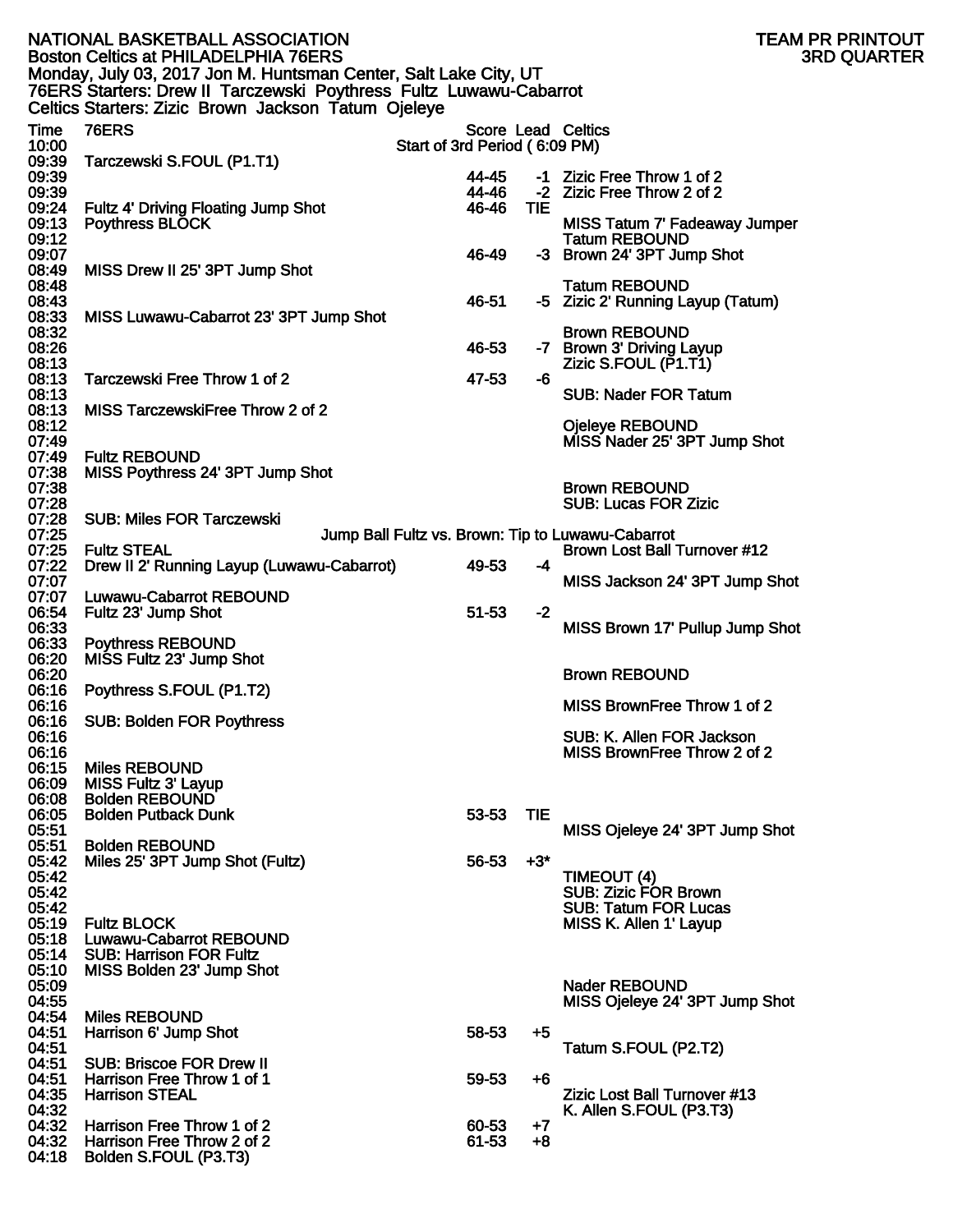|                                           | NATIONAL BASKETBALL ASSOCIATION<br><b>Boston Celtics at PHILADELPHIA 76ERS</b><br>Monday, July 03, 2017 Jon M. Huntsman Center, Salt Lake City, UT |                             |       | TEAM PR PRINTOUT<br><b>3RD QUARTER</b>                                                                           |
|-------------------------------------------|----------------------------------------------------------------------------------------------------------------------------------------------------|-----------------------------|-------|------------------------------------------------------------------------------------------------------------------|
|                                           | 76ERS Starters: Drew II Tarczewski Poythress Fultz Luwawu-Cabarrot<br>Celtics Starters: Zizic Brown Jackson Tatum Ojeleye                          |                             |       |                                                                                                                  |
| Time<br>04:18<br>04:18<br>04:18           | <b>76ERS</b>                                                                                                                                       |                             |       | Score Lead Celtics<br>MISS NaderFree Throw 1 of 2<br><b>SUB: Bird FOR Ojeleye</b><br>MISS NaderFree Throw 2 of 2 |
| 04:17<br>04:06<br>03:54                   | <b>Miles REBOUND</b><br>Bolden 19' Jump Shot                                                                                                       | $63-53$ +10<br>63-55        |       | +8 Nader 4' Driving Bank Shot                                                                                    |
| 03:54<br>03:54<br>03:38                   | Miles S.FOUL (P3.T4)<br>MISS Luwawu-Cabarrot 2' Layup                                                                                              | 63-56                       |       | +7 Nader Free Throw 1 of 1                                                                                       |
| 03:37<br>03:30<br>03:30                   | <b>Bolden REBOUND</b><br>MISS BriscoeFree Throw 1 of 2                                                                                             |                             |       | Bird S.FOUL (P1.T4)                                                                                              |
| 03:30<br>03:30<br>03:22                   | MISS BriscoeFree Throw 2 of 2<br>Bolden P.FOUL (P4.PN)                                                                                             |                             |       | K. Allen REBOUND                                                                                                 |
| 03:12<br>03:12<br>03:05                   | <b>Harrison REBOUND</b><br>Luwawu-Cabarrot 25' 3PT Jump Shot (Harrison)                                                                            | $66-56$ +10                 |       | MISS Tatum 25' 3PT Jump Shot                                                                                     |
| 02:52<br>02:52<br>02:52<br>02:39          |                                                                                                                                                    | <b>Timeout: Regular</b>     |       | SUB: Jackson FOR K. Allen<br><b>SUB: Brown FOR Bird</b><br><b>Celtics Shot Clock Turnover #14</b>                |
| 02:27<br>02:14<br>02:14                   | Miles 21' Jump Shot (Briscoe)                                                                                                                      | $68-56$ +12                 |       | Nader Offensive Charge T.FOUL Foul<br>Nader Foul Turnover #15                                                    |
| 02:03<br>01:51<br>01:51                   | Bolden 24' 3PT Jump Shot (Briscoe)<br>Bolden S.FOUL (P5.PN)                                                                                        | 71-56<br>71-57              | $+15$ | +14 Zizic Free Throw 1 of 2                                                                                      |
| 01:51<br>01:51<br>01:36                   | <b>Miles REBOUND</b><br>MISS Bolden 18' Jump Shot                                                                                                  |                             |       | MISS ZizicFree Throw 2 of 2                                                                                      |
| 01:36<br>01:29<br>01:14                   | Harrison Lost Ball Turnover #9                                                                                                                     |                             |       | <b>Tatum REBOUND</b><br>71-59 +12 Brown 2' Driving Finger Roll Layup (Jackson)<br><b>Tatum STEAL</b>             |
| 01:14<br>01:14                            | Harrison P.FOUL (P2.PN)<br>01:14 SUB: Drew II FOR Luwawu-Cabarrot                                                                                  |                             |       | MISS TatumFree Throw 1 of 2                                                                                      |
| 01:14<br>01:14<br>:55.9                   | MISS Harrison 23' 3PT Jump Shot                                                                                                                    | 71-60                       | $+11$ | SUB: Ojeleye FOR Zizic<br>Tatum Free Throw 2 of 2                                                                |
| :54.9<br>:47.5<br>:42.9                   | <b>Briscoe STEAL</b>                                                                                                                               |                             |       | <b>Nader REBOUND</b><br>Brown Bad Pass Turnover #16<br>Tatum S.FOUL (P3.PN)                                      |
| :42.9<br>:42.9<br>:42.9<br>.42.9<br>:31.9 | MISS Harrison Free Throw 1 of 2<br><b>SUB: Poythress FOR Miles</b><br>MISS HarrisonFree Throw 2 of 2                                               |                             |       | <b>Brown REBOUND</b><br><b>MISS Tatum 2' Layup</b>                                                               |
| :31.7<br>:26.4<br>:25.8                   | <b>Briscoe REBOUND</b><br>MISS Drew II 25' 3PT Jump Shot                                                                                           |                             |       | <b>Nader REBOUND</b>                                                                                             |
| :20.8<br>:04.2<br>:02.9                   | <b>Drew II Violation: Kicked Ball</b><br><b>Briscoe Bad Pass Turnover #10</b>                                                                      | 71-62                       |       | +9 Jackson 2' Driving Finger Roll Layup<br><b>Nader STEAL</b>                                                    |
| :00.0<br>:00.0                            | MISS Briscoe 50' 3PT Jump Shot                                                                                                                     | 71-64                       |       | +7 Nader 2' Layup                                                                                                |
|                                           |                                                                                                                                                    | End of 3rd Period (6:34 PM) |       |                                                                                                                  |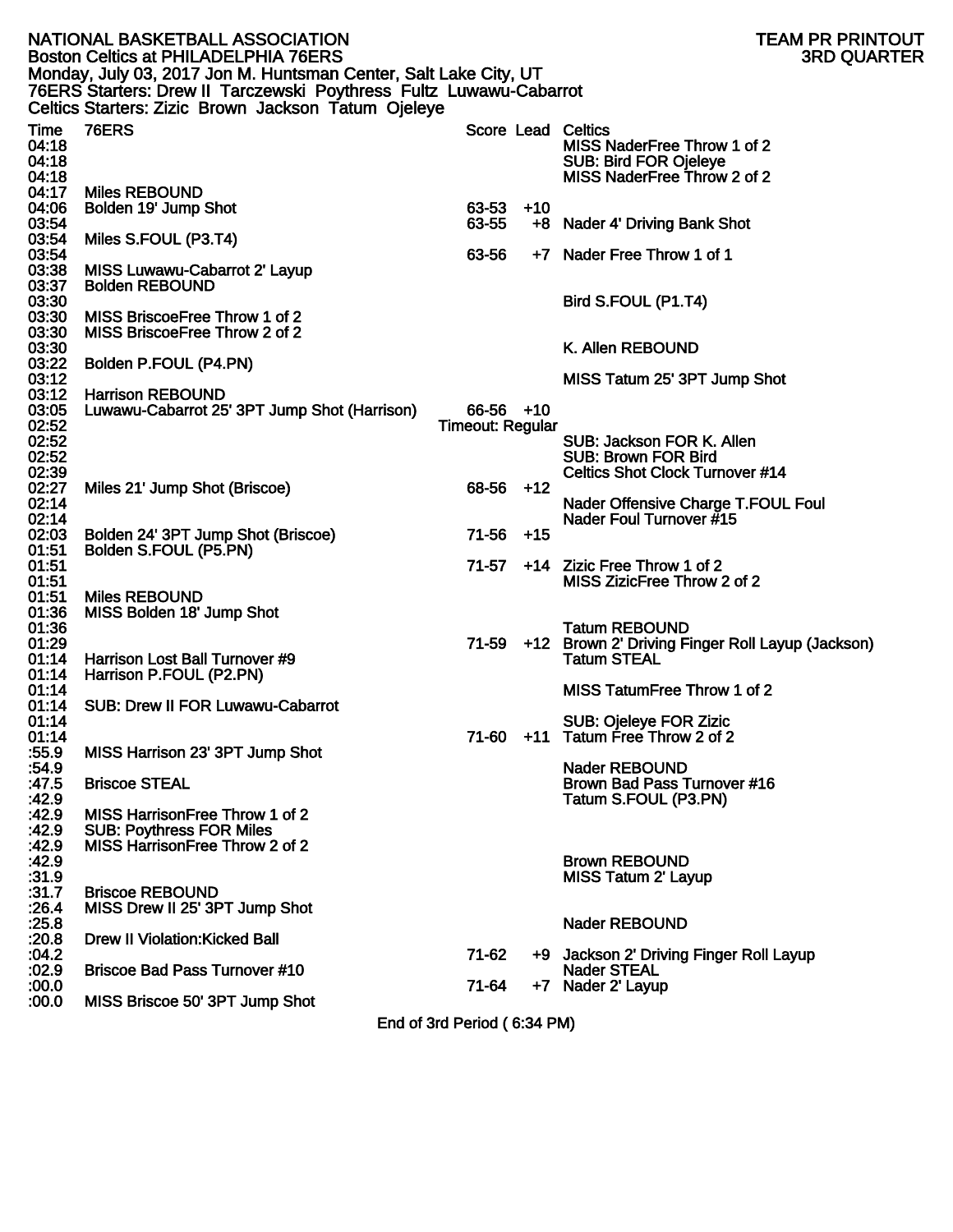#### NATIONAL BASKETBALL ASSOCIATION<br>Boston Celtics at PHILADELPHIA 76ERS<br>3RD QUARTER Boston Celtics at PHILADELPHIA 76ERS Monday, July 03, 2017 Jon M. Huntsman Center, Salt Lake City, UT 76ERS Starters: Drew II Tarczewski Poythress Fultz Luwawu-Cabarrot Celtics Starters: Zizic Brown Jackson Tatum Ojeleye

#### BIG HOME LEAD 15 \*LEAD CHANGES 1 **BIG VISITOR LEAD 7**

2 FOR 3 PTS TURNOVERS 5 FOR 9 PTS 10/21 FOR 47.6% FIELD GOALS 7/16 FOR 43.8%<br>4/9 FOR 44.4% FREE THROWS 5/11 FOR 45.5% 4/9 FOR 44.4% FREE THROWS<br>OFF: 2 DEF: 11 REBOUNDS Polden: 7 **HIGH SCORER** Brown: 7 **HIGH SCORER** Brown: 7 **Brown: 4** Brown: 4 Miles: 4 HIGH REBOUNDER<br>Briscoe: 2 HIGH ASSISTS

OFF: 1 DEF: 11

Jackson. Tatum: 1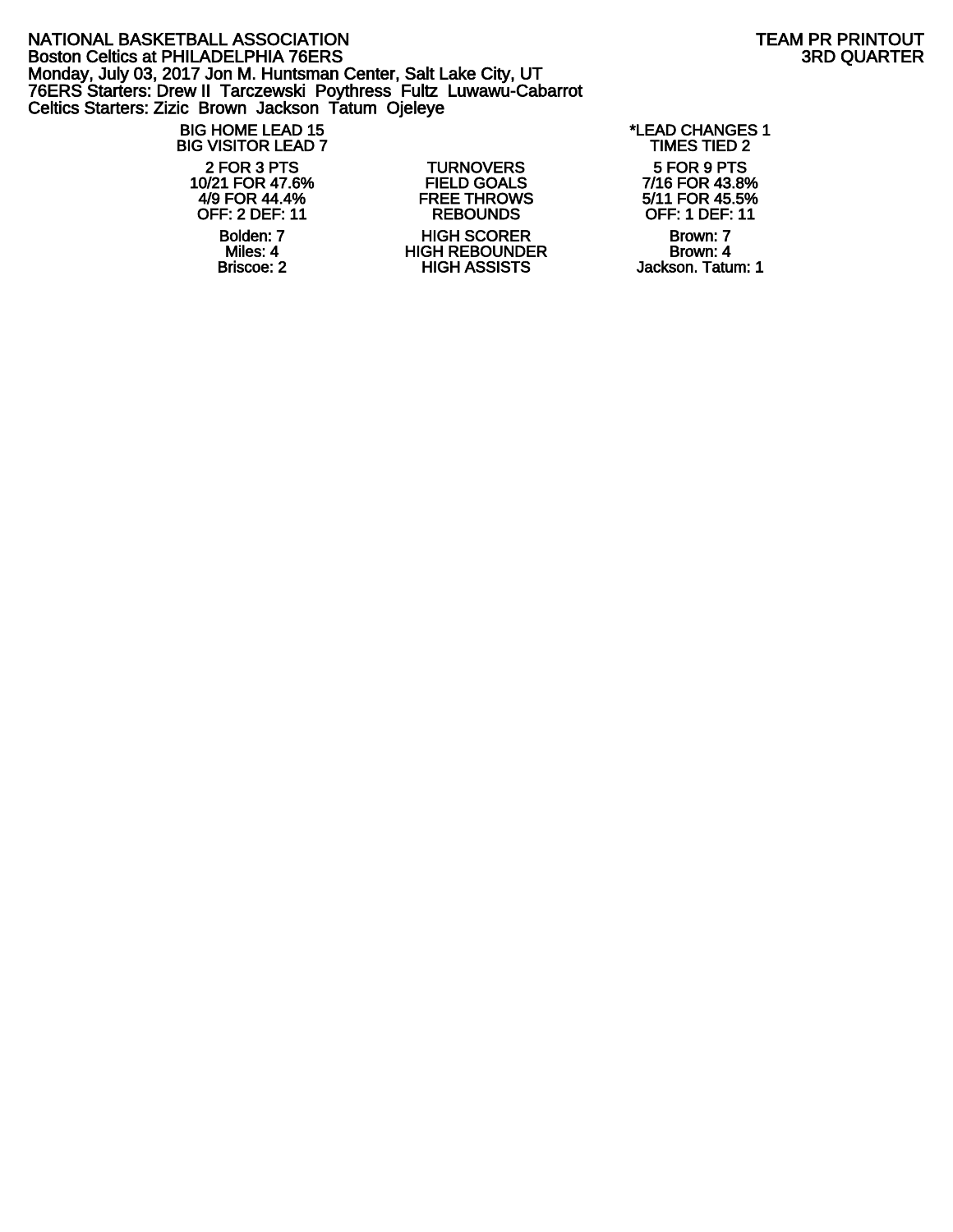|                | NATIONAL BASKETBALL ASSOCIATION<br><b>Boston Celtics at PHILADELPHIA 76ERS</b>                                                                                                            |                               |       | TEAM PR PRINTOUT<br><b>4TH QUARTER</b>                   |
|----------------|-------------------------------------------------------------------------------------------------------------------------------------------------------------------------------------------|-------------------------------|-------|----------------------------------------------------------|
|                | Monday, July 03, 2017 Jon M. Huntsman Center, Salt Lake City, UT<br>76ERS Starters: Drew II Bolden Luwawu-Cabarrot Fultz Poythress<br>Celtics Starters: Nader Brown Jackson Ojeleye Tatum |                               |       |                                                          |
| Time           | <b>76ERS</b>                                                                                                                                                                              |                               |       | Score Lead Celtics                                       |
| 10:00          |                                                                                                                                                                                           | Start of 4th Period (6:36 PM) |       |                                                          |
| 09:41<br>09:41 | MISS Luwawu-Cabarrot 3' Layup<br>Bolden L.B.FOUL (P6.T1)                                                                                                                                  |                               |       |                                                          |
| 09:27          | <b>Bolden BLOCK</b>                                                                                                                                                                       |                               |       | <b>MISS Ojeleye Dunk</b>                                 |
| 09:18          | <b>Poythress Lost Ball Turnover #11</b>                                                                                                                                                   |                               |       | <b>Tatum STEAL</b>                                       |
| 09:14          |                                                                                                                                                                                           | 71-66                         |       | +5 Tatum Running Dunk                                    |
| 09:14          | 09:14 Fultz S.FOUL (P1.T2)<br><b>SUB: Tarczewski FOR Bolden</b>                                                                                                                           |                               |       |                                                          |
| 09:14          |                                                                                                                                                                                           | 71-67                         |       | +4 Tatum Free Throw 1 of 1                               |
| 09:03          | <b>Fultz Lost Ball Turnover #12</b>                                                                                                                                                       |                               |       | <b>Jackson STEAL</b>                                     |
| 08:59          | Tarczewski S.FOUL (P2.T3)                                                                                                                                                                 |                               |       |                                                          |
| 08:59<br>08:59 |                                                                                                                                                                                           | 71-68<br>71-69                |       | +3 Brown Free Throw 1 of 2<br>+2 Brown Free Throw 2 of 2 |
| 08:43          | Poythress 2' Driving Reverse Layup                                                                                                                                                        | 73-69                         | +4    |                                                          |
| 08:23          | 76ERS T.Foul (Def. 3 Sec Tarczewski)                                                                                                                                                      |                               |       |                                                          |
| 08:23          |                                                                                                                                                                                           | 73-70<br>73-73                |       | +3 Brown Free Throw Technical                            |
| 08:12<br>07:54 | Fultz 24' 3PT Jump Bank Shot (Drew II)                                                                                                                                                    | 76-73                         | $+3$  | TIE Ojeleye 24' 3PT Jump Shot (Jackson)                  |
| 07:41          |                                                                                                                                                                                           | 76-75                         |       | +1 Jackson 2' Driving Layup                              |
| 07:30          | MISS Luwawu-Cabarrot 25' 3PT Jump Shot                                                                                                                                                    |                               |       |                                                          |
| 07:30<br>07:22 |                                                                                                                                                                                           | 76-77                         |       | <b>Nader REBOUND</b>                                     |
| 07:22          | Tarczewski S.FOUL (P3.T4)                                                                                                                                                                 |                               |       | -1* Nader 1' Layup                                       |
| 07:22          | <b>SUB: Miles FOR Tarczewski</b>                                                                                                                                                          |                               |       |                                                          |
| 07:22          |                                                                                                                                                                                           |                               |       | MISS NaderFree Throw 1 of 1                              |
| 07:21<br>07:08 | <b>Poythress REBOUND</b>                                                                                                                                                                  |                               |       | Tatum S.FOUL (P4.T1)                                     |
| 07:08          | Fultz Free Throw 1 of 2                                                                                                                                                                   | 77-77                         | TIE   |                                                          |
| 07:08          | Fultz Free Throw 2 of 2                                                                                                                                                                   | 78-77                         | $+1"$ |                                                          |
| 06:49          |                                                                                                                                                                                           |                               |       | <b>MISS Tatum 11' Turnaround Fadeaway Shot</b>           |
| 06:48<br>06:32 | <b>Luwawu-Cabarrot REBOUND</b><br>Miles 21' Jump Shot (Luwawu-Cabarrot)                                                                                                                   | 80-77                         | $+3$  |                                                          |
| 06:12          |                                                                                                                                                                                           |                               |       | MISS Nader 23' 3PT Jump Shot                             |
| 06:11          | <b>Poythress REBOUND</b>                                                                                                                                                                  |                               |       |                                                          |
| 06:05          | Miles 25' 3PT Jump Shot (Drew II)                                                                                                                                                         | 83-77                         | +6    |                                                          |
| 06:04<br>06:04 |                                                                                                                                                                                           |                               |       | TIMEOUT (5)<br>SUB: K. Allen FOR Jackson                 |
| 05:59          |                                                                                                                                                                                           | 83-79                         |       | +4 Brown 2' Running Layup                                |
| 05:59          | Poythress S.FOUL (P2.PN)                                                                                                                                                                  |                               |       |                                                          |
| 05:59<br>05:59 | <b>SUB: Harrison FOR Fultz</b>                                                                                                                                                            |                               |       | MISS BrownFree Throw 1 of 1                              |
| 05:57          | <b>Miles REBOUND</b>                                                                                                                                                                      |                               |       |                                                          |
| 05:40          | MISS Luwawu-Cabarrot 24' 3PT Jump Shot                                                                                                                                                    |                               |       |                                                          |
| 05:40          |                                                                                                                                                                                           |                               |       | K. Allen REBOUND                                         |
| 05:14<br>05:14 | <b>Harrison REBOUND</b>                                                                                                                                                                   |                               |       | MISS Tatum 24' 3PT Jump Shot                             |
| 05:07          | MISS Harrison 22' Pullup Jump Shot                                                                                                                                                        |                               |       |                                                          |
| 05:06          |                                                                                                                                                                                           |                               |       | <b>Brown REBOUND</b>                                     |
| 04:59          | <b>Harrison REBOUND</b>                                                                                                                                                                   |                               |       | MISS Brown 24' 3PT Jump Shot                             |
| 04:58<br>04:47 | MISS Poythress 24' 3PT Jump Shot                                                                                                                                                          |                               |       |                                                          |
| 04:46          |                                                                                                                                                                                           |                               |       | <b>Tatum REBOUND</b>                                     |
| 04:41          | Miles S.FOUL (P4.PN)                                                                                                                                                                      |                               |       |                                                          |
| 04:41<br>04:41 |                                                                                                                                                                                           | 83-80                         |       | +3 Tatum Free Throw 1 of 2<br>SUB: Jackson FOR K. Allen  |
| 04:41          | <b>SUB: Bolden FOR Miles</b>                                                                                                                                                              |                               |       |                                                          |
| 04:41          | <b>SUB: Fultz FOR Drew II</b>                                                                                                                                                             |                               |       |                                                          |
| 04:41          |                                                                                                                                                                                           | 83-81                         |       | +2 Tatum Free Throw 2 of 2                               |
| 04:30<br>04:29 | MISS Fultz 18' Jump Shot                                                                                                                                                                  |                               |       | <b>Nader REBOUND</b>                                     |
| 04:14          |                                                                                                                                                                                           | 83-83                         |       | TIE Tatum 3' Driving Floating Bank Jump Shot             |
| 04:01          | Harrison Offensive Charge Foul (P3.PN)                                                                                                                                                    |                               |       |                                                          |
| 04:01          | Harrison Foul Turnover #13<br><b>Harrison STEAL</b>                                                                                                                                       |                               |       | Nader Bad Pass Turnover #17                              |
| 03:49<br>03:32 | <b>MISS Fultz 8' Turnaround Fadeaway Shot</b>                                                                                                                                             |                               |       |                                                          |
| 03:32          |                                                                                                                                                                                           |                               |       | <b>Brown REBOUND</b>                                     |
|                |                                                                                                                                                                                           |                               |       |                                                          |